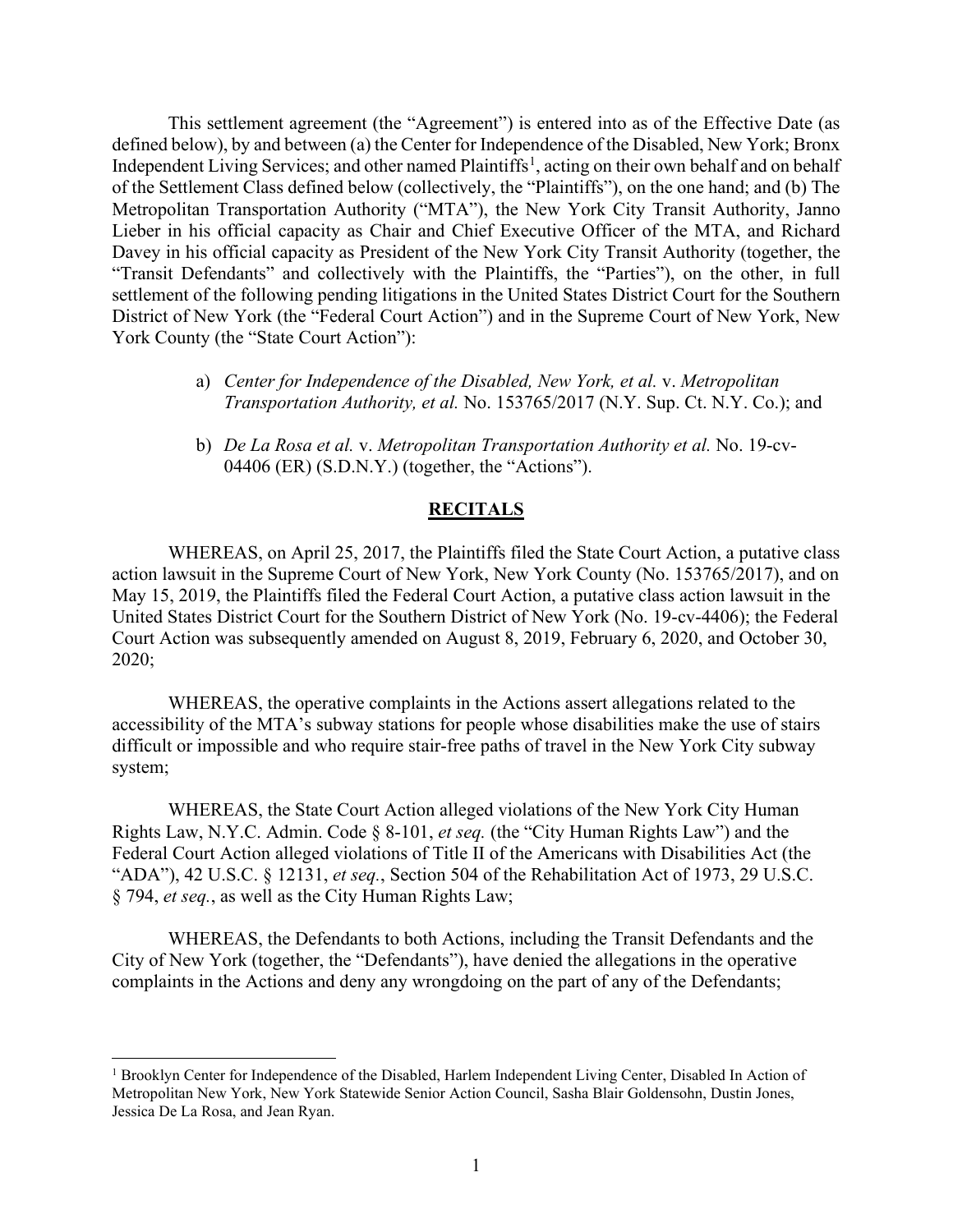WHEREAS, the Parties have agreed to settle all claims asserted against all Defendants in the Actions;

**NOW THEREFORE**, without any admission or concession by the Plaintiffs of any lack of merit of the Action, and without any admission or concession of any liability or wrongdoing or lack of merit in the defenses by the Defendants,

**IT IS HEREBY STIPULATED AND AGREED**, by and among the Parties to this Agreement, through their respective attorneys, subject to approval of the relevant Courts pursuant to Rule 23 of the Federal Rules of Civil Procedure and N.Y. CPLR 908, that all claims in the Actions shall be compromised, settled, released as described below, and dismissed with prejudice, upon and subject to the following terms and conditions:

# **Settlement Agreement**

- **1. Dismissals:** Plaintiffs agree in their individual and representative capacities, subject to approval of both of the courts where the Actions are pending, to dismiss the Actions in their entirety and with prejudice, subject to the provisions of Section 28 below, as to all Defendants, and agree to the issuance of orders of dismissal with prejudice, subject to the provisions of Section 28 below, by the courts having jurisdiction over the Actions in the forms annexed hereto as Exhibits 1 and 2.
- **2. Commitment to Maximum Accessibility:** The Transit Defendants commit to maximizing the number of Accessible Stations (as defined below) in the New York City subway system pursuant to the terms of this Agreement. (This commitment is referred to in this Agreement as "Maximum Accessibility"). For purposes of this Agreement, an "Accessible Station" or "Accessible Stations" means a New York City subway station or stations that has or have one or more stair-free paths of travel and such other types of accessibility improvements that the Transit Defendants undertake to ensure compliance with the ADA when elevators or ramps are added to a subway station to create a stair-free path of travel. (Such elevators and/or ramps, together with such other types of station accessibility improvements, are referred to collectively as the "Transit Defendants' Accessibility Improvements".)
- **3. Definitions:** The capitalized terms used in this Agreement shall have the definitions assigned to them. All other terms will be interpreted according to their plain and ordinary meaning. Use of the term "including" shall mean "including without limitation" whether or not so indicated.
- **4. Transit Facilities Portion:** The Parties agree and acknowledge that all funding allocations, grants, contingencies and formulas contained in this Agreement, including the funding contingencies outlined in Sections 6, 9 and 10 below, refer solely to the New York City Transit portion of the MTA's Twenty Year Needs Assessments (as defined in this Agreement) and Capital Plans (the "Transit Facilities Portion").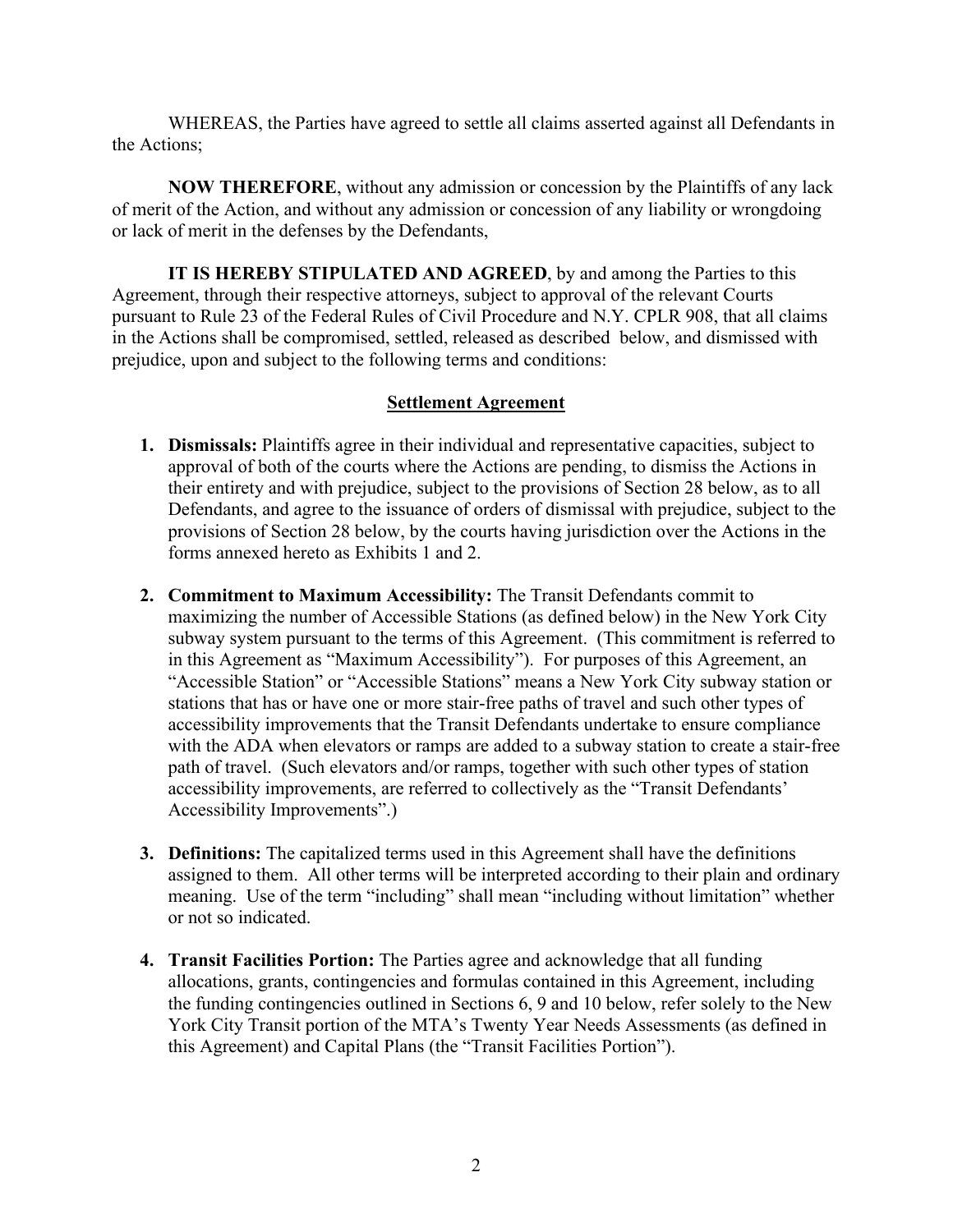- **5. Issuance of an RFP or its Equivalent for a Minimum of 81 Stations:** The Transit Defendants will issue one or more requests for proposal ("RFPs") or their equivalent for a minimum of an additional 81 Accessible Stations with respect to the Transit Defendants' capital plans (each, a "Capital Plan") up to and including the 2020-2024 Capital Plan, subject to the funding contingencies described in Section 6 below (collectively, the "Designated Stations"). These 81 Designated Stations are in addition to the 129 stations that were already accessible or for which station accessibility contracts had already been awarded at the time of the adoption of the 2020-2024 Capital Plan. The 81 Designated Stations will include the stations that were designated to become Accessible Stations in the Transit Facilities Portion of the approved MTA 2020-2024 Capital Plan or prior Capital Plans as of February 21, 2020. The 81 Designated Stations will consist of the following:
	- a) 67 Designated Stations that were contained in the approved 2020-2024 Capital Plan (two of which are "half" stations<sup>[2](#page-2-0)</sup> that are already accessible in one direction);
	- b) 4 Designated Stations that were added to the 2015-2019 Capital Plan by amendment in coordination with approval of the 2020-2024 Capital Plan; and
	- c) 10 Designated Stations previously included in the 2015-2019 or 2010-2014 Capital Plans that had not been awarded by February 21, 2020 (one of which is a "half" station that is already accessible in one direction).
- **6. 2020-2024 Funding Contingencies:** The issuance of an RFP or its equivalent for each of the 81 Designated Stations is contingent on the Transit Defendants' receipt of funding for the MTA's 2020-2024 Capital Plan as follows:
	- a) If \$[3](#page-2-1)5.389 billion<sup>3</sup> or more in funding is ultimately obtained for the Transit Facilities Portion of the 2020-2024 Capital Plan (the "Transit Facilities Funding Amount"), the Transit Defendants will commit to designating no less than 14.69% of that amount to creating Accessible Stations.
	- b) If the Transit Facilities Funding Amount is ultimately less than \$35.389 but not less than \$30 billion, the Transit Defendants will commit to designating no less than 12% of that amount to creating Accessible Stations.
	- c) If the Transit Facilities Funding Amount is ultimately less than \$30 billion but not less than \$20 billion, the Transit Defendants will commit to designating no less than 10% of that amount to creating Accessible Stations.

<span id="page-2-0"></span> $2^2$  A "half" station is a subway station that is accessible in one direction.

<span id="page-2-1"></span><sup>&</sup>lt;sup>3</sup> The Parties acknowledge and agree that this figure is the current amount of the Transit Facilities Portion of the approved 2020-2024 Capital Plan. But, it is subject to change. The actual number could, depending on funding needs and availability, ultimately be higher or lower.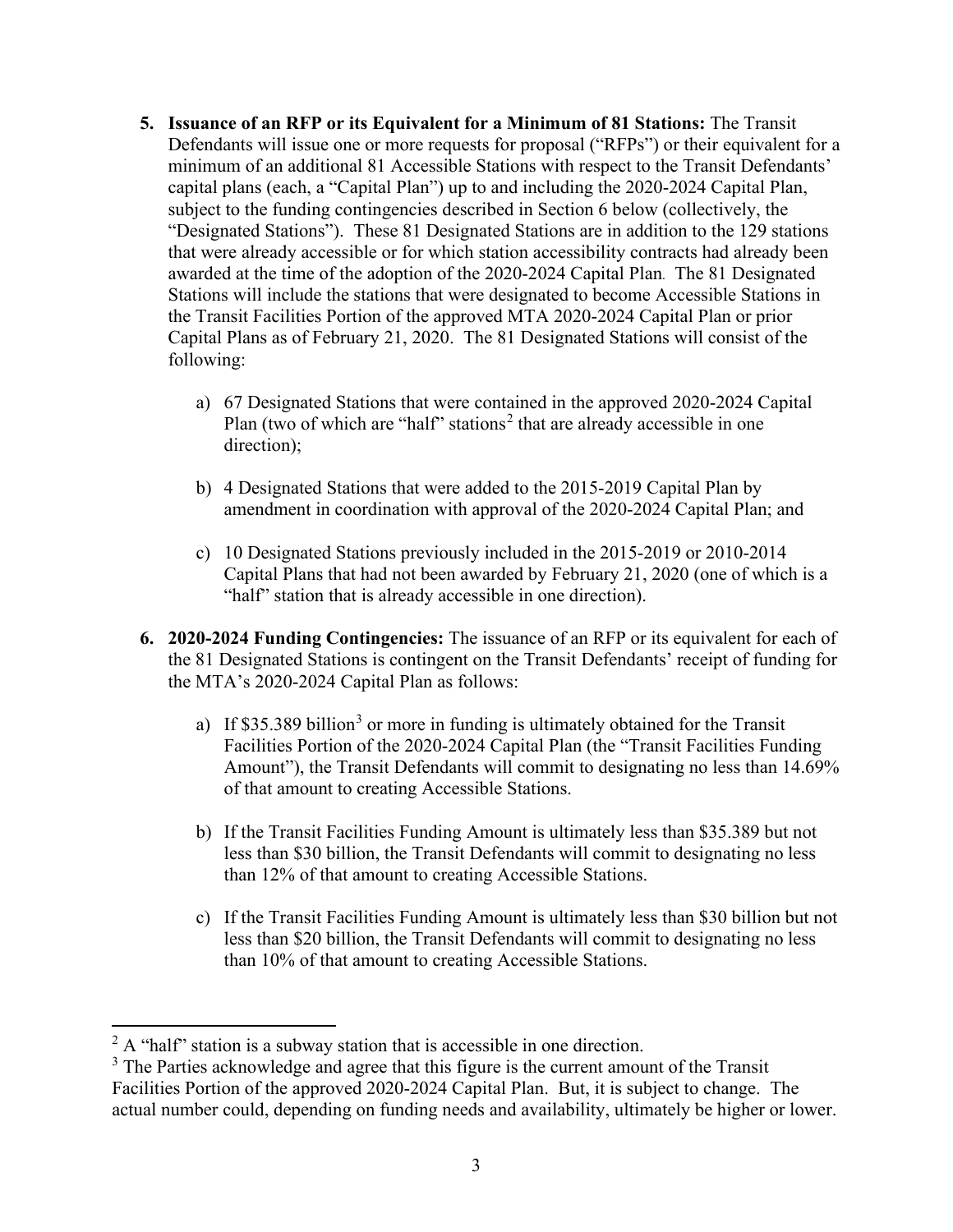- d) If the Transit Facilities Funding Amount is ultimately less than \$20 billion, the Transit Defendants will engage in good-faith discussions with Plaintiffs with respect to the appropriate expenditure commitment and number of Designated Stations to be made accessible for the 2020-2024 Capital Plan, except that, whether or not such discussions result in any agreement, the Transit Defendants will continue to create Accessible Stations that have already been awarded to a contractor for construction.
- e) As counsel for the Parties have discussed, it is not easy to predict exactly how many stations could be made accessible at the funding amounts below \$35.389 billion because the cost of creating an Accessible Station differs considerably from station to station. The Transit Defendants need to retain flexibility in order to make accessible those stations that have the greatest impact on subway riders, including disabled riders. At the same time, the Transit Defendants agree to work with Plaintiffs with respect to the prioritization of stations to be made accessible at the lower funding levels.
- f) The number of Designated Stations set forth above may be reduced or increased from time-to-time to reflect estimated or actual project costs and/or schedule impacts, including but not limited to impacts from the COVID-19 pandemic.
- g) The amount of money designated by the Transit Defendants to create Accessible Stations will be deemed to include all costs directly attributable to creating an Accessible Station, including but not limited to hard and soft construction costs and regardless of whether such costs are in-house or external.
- **7. Deadlines for Issuing an RFP or its Equivalent for Capital Plans through the 2020- 2024 Capital Plan:** Subject to the funding and schedule contingencies above, the Transit Defendants will issue one or more RFPs or the equivalent for creating Accessible Stations at the applicable number of Designated Stations on the following timeline:

| <b>Number of RFPs Issued</b>                                                                                         | <b>Deadline</b> |
|----------------------------------------------------------------------------------------------------------------------|-----------------|
| A minimum of 25% of the total number<br>of Designated Stations                                                       | Completed       |
| A minimum of 60% of the total number<br>of Designated Stations                                                       | End of 2023     |
| The remainder of the Designated<br>Stations, subject to real estate<br>acquisition or parkland alienation<br>issues. | End of 2025     |

**8. Substitutions of Designated Stations for Capital Plans up to and Including the 2020- 2024 Capital Plan:** Notwithstanding the fact that the 81 Designated Stations have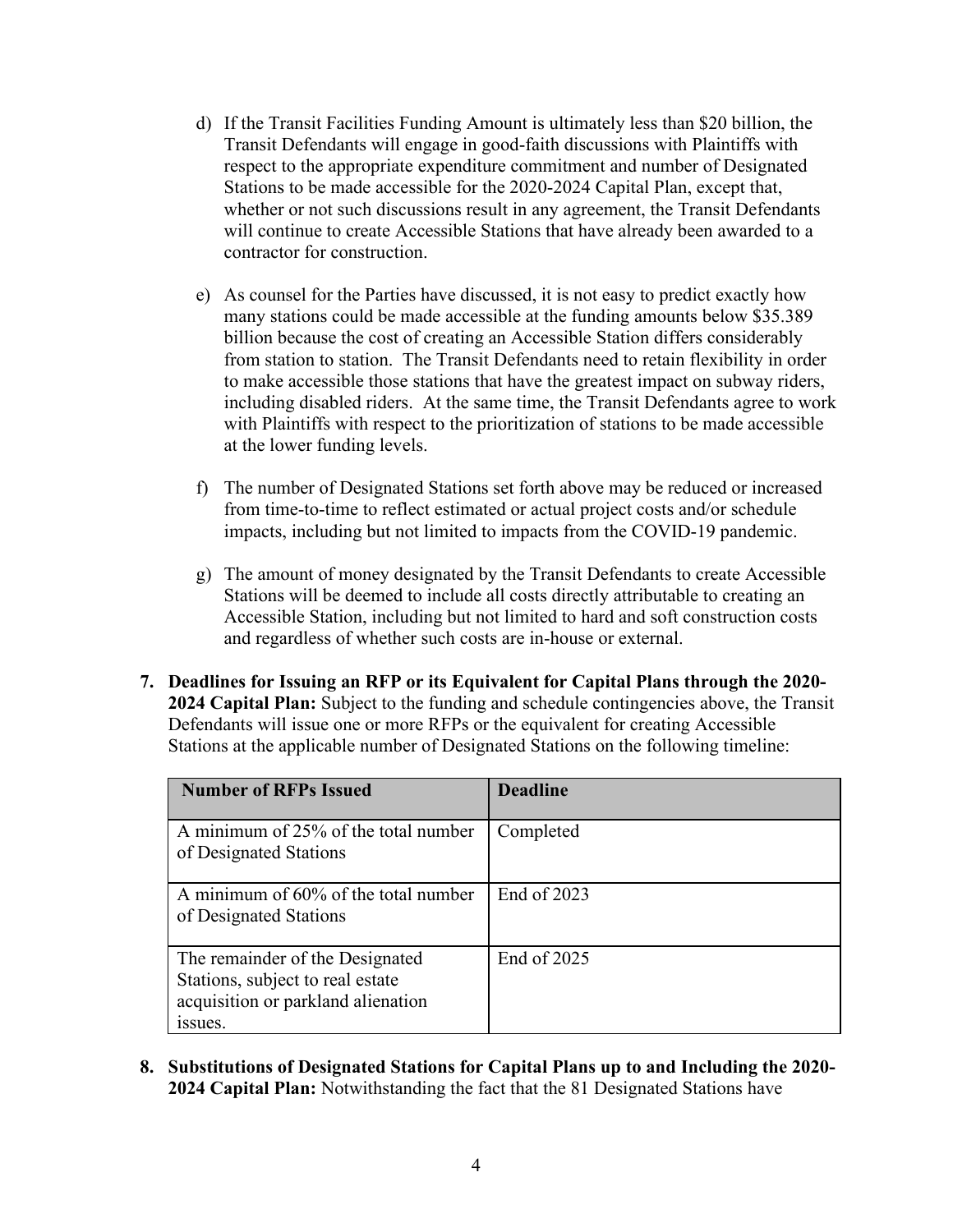already been identified, the Transit Defendants will have the right to substitute other stations for one or more of the Designated Stations. The Transit Defendants may elect such substitutions for the following purposes, without limitation, to: (i) enhance community benefits, (ii) accelerate the implementation schedule, (iii) increase the costeffectiveness of creating Accessible Stations in the transit facilities capital program, (iv) avoid conflicts or gain synergies with other construction work, (v) protect public safety in connection with an emergency situation or transit emergency, (vi) avoid or mitigate adversely impacting the passenger experience or service reliability offered by the Transit Defendants, and (vii) minimize interference with the Transit Defendants' facilities and/or operations. The Transit Defendants may also elect such substitutions in the event that the creation of any Accessible Station is required, by law or pursuant to Section 17(d) below, at one or more subway stations that were not among the originally Designated Stations. The Transit Defendants will consult with Plaintiffs as to the identity of any station substituted for a currently Designated Station, and will in good faith consider any comments from Plaintiffs. Notwithstanding the foregoing, the Transit Defendants will have ultimate authority to decide on any substitutions. If the Transit Defendants reject any of Plaintiffs' proposals regarding the substitution of stations, the Transit Defendants will provide Plaintiffs with an explanation as to why the Transit Defendants rejected any such proposal.

#### **9. Beyond 2024/Subsequent Capital Plans:**

- a) The Transit Defendants will propose specific amounts for creating Accessible Stations for each future Capital Plan (beginning with the 2025-2029 Capital Plan, and continuing until Maximum Accessibility is achieved) (collectively, the "Subsequent Capital Plans" and each a "Subsequent Capital Plan") as identified and prioritized during the Twenty Year Needs Assessment process (as defined herein) consistent with the terms of this Agreement. The Twenty Year Needs Assessment process is a statutory requirement that is the foundation of the MTA's capital planning process (the "Twenty Year Needs Assessment" or "Assessment"). The Twenty Year Needs Assessment will be required to be updated every five years in advance of the MTA's Five Year Capital Plan—which is the MTA's proposed investments over the next five years ("Five Year Capital Plan")—with the Twenty Year Needs Assessment corresponding to the next Capital Plan due by October 1, 2023. Each update contains the MTA's planned capital expenditures for the next upcoming Five Year Capital Plan, as well as the MTA's projections for the succeeding three Five Year Capital Plans. Successive updates of the Twenty Year Needs Assessment will continue to include specific amounts for creating Accessible Stations until Maximum Accessibility is achieved, as follows:
	- i. The Transit Defendants commit that Plaintiffs will be included, through feedback to the Transit Defendants' Office of the Chief Accessibility Officer, in the development of each of the Twenty Year Needs Assessments that includes Subsequent Capital Plans with respect to creating Accessible Stations. The Transit Defendants will send Plaintiffs a draft of the accessibility investments portion of each Twenty Year Needs Assessment when it is available for their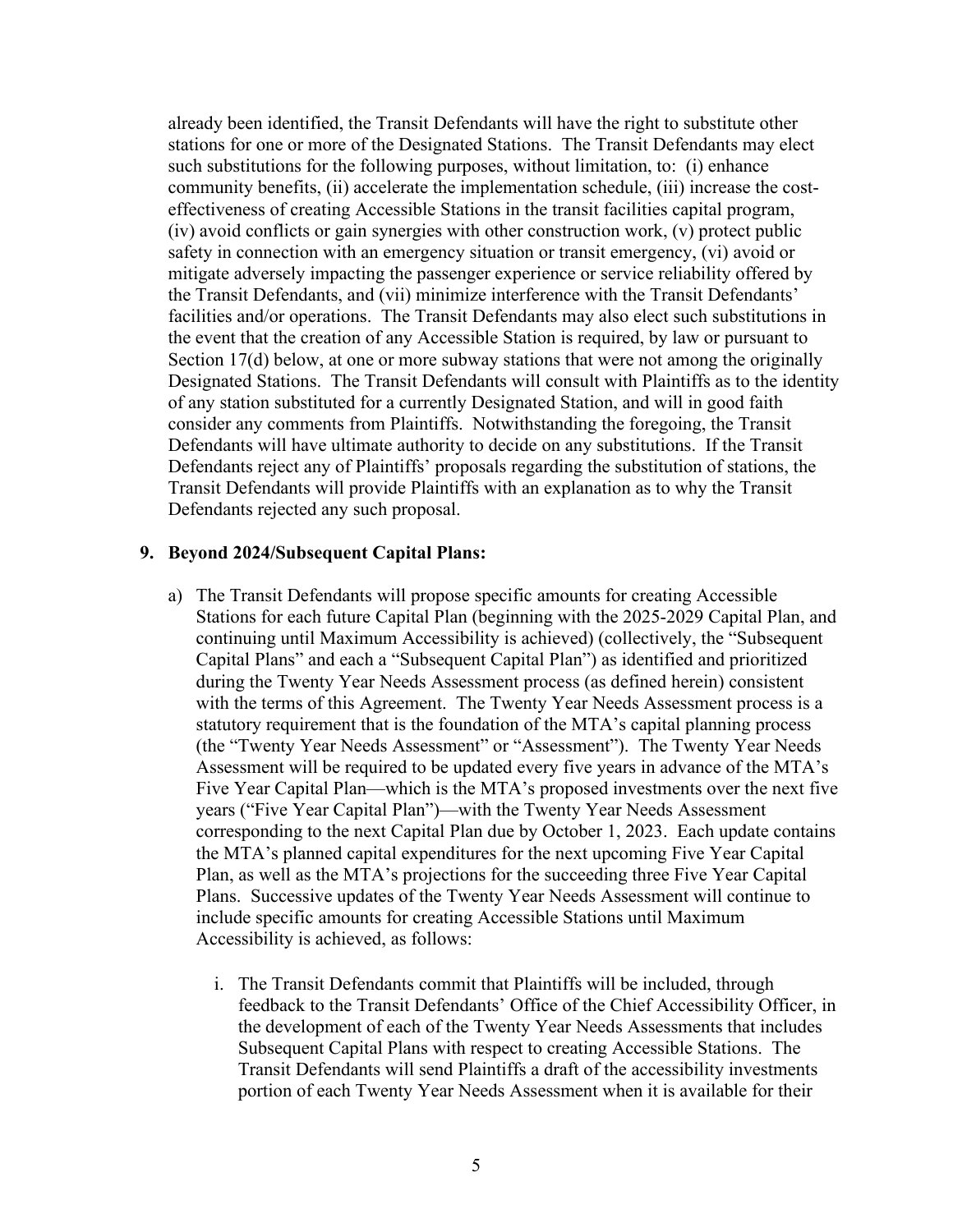review. Plaintiffs, by and through counsel, will provide feedback to the Transit Defendants within twenty-one (21) days of receipt of the draft.

- ii. Each Twenty Year Needs Assessment beginning in 2023 will assume the need for funding to create Accessible Stations for each of the four Subsequent Capital Plans included in such Assessment that meets the following criteria:
	- 1. The assumed funding need for creating Accessible Stations will comprise at least 14.69% of the total needs identified in the Twenty Year Needs Assessment for each Subsequent Capital Plan, provided that State of Good Repair and Normal Replacement funding needs (both defined herein) jointly comprise not more than 75% of the total needs for such Subsequent Capital Plan. (This may result in an assumed funding need for accessibility that is higher than the level of funding for accessibility in the 2020-2024 Capital Plan.)
		- a. "State of Good Repair" and "Normal Replacement" funding refer to the amount of funding allocated to designated State of Good Repair ("SGR") and Normal Replacement ("NR") projects, which is distinct from the funding allocated to System Improvement ("SI"), Network Expansion ("NE"), and administrative projects.
		- b. The following categories of the New York City Transit capital program typically constitute SGR and NR projects:
			- i. Subway Cars
			- ii. Buses
			- iii. Passenger Stations
			- iv. Track
			- v. Line Equipment
			- vi. Line Structures
			- vii. Signals & Communication (including Communications-Based Train Control)
			- viii. Traction Power
				- ix. Shops & Yards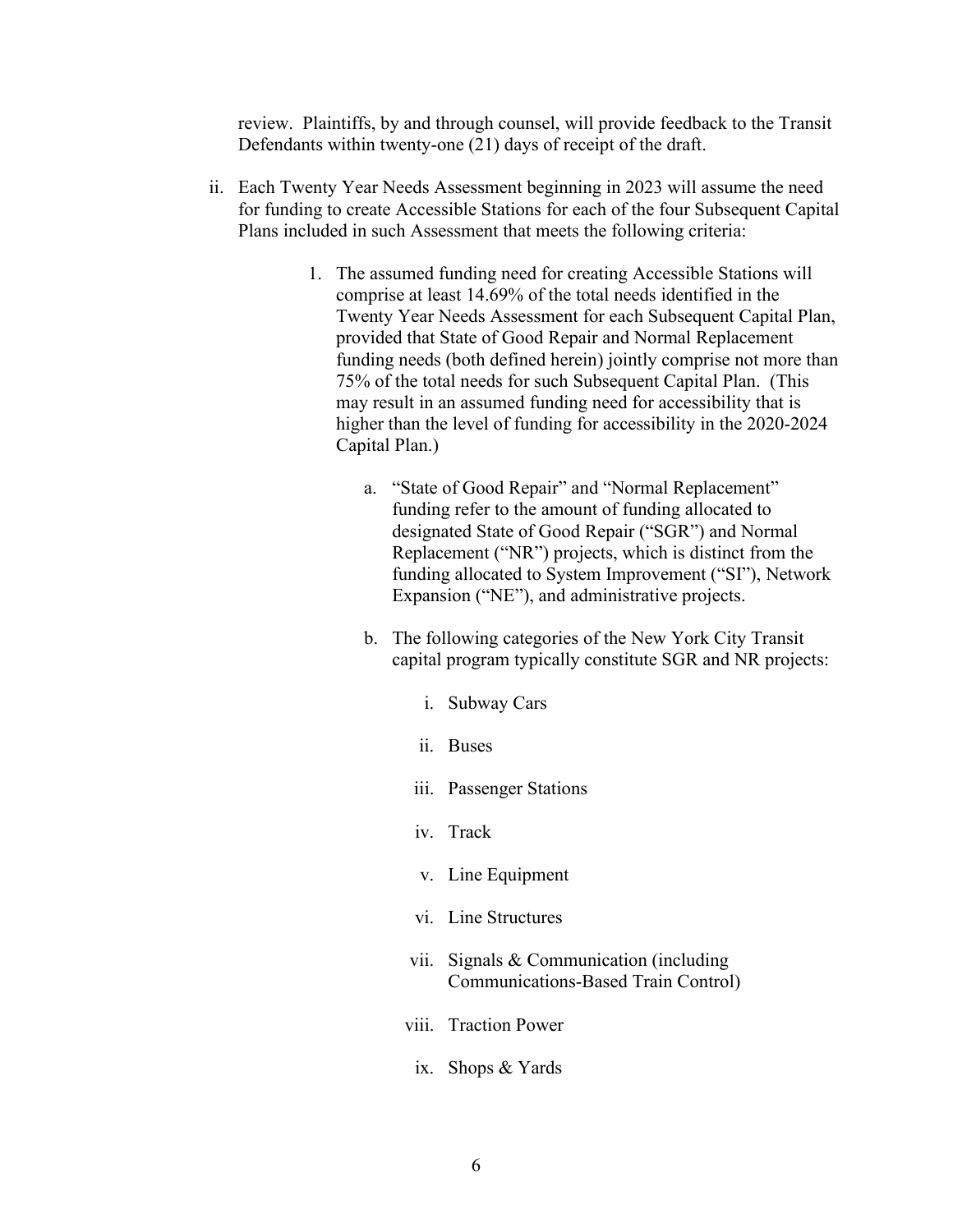- x. Depots
- xi. Service Vehicles
- xii. Misc./Emergency
- xiii. Staten Island Railway
- c. The following definitions of SGR, NR, and other project designations are representative of longstanding MTA practice:
	- i. State of Good Repair (SGR) projects renew assets that have surpassed their useful life, to achieve SGR;
	- ii. Normal Replacement (NR) projects renew assets that are nearing the end of their useful life, to preserve SGR;
	- iii. System Improvement (SI) projects enhance the network, providing new capabilities and a better customer experience;
	- iv. Network Expansion (NE) projects extend the reach of the MTA network, expanding the service offering; and
	- v. Administrative projects (e.g., insurance, scope development) are not assigned needs codes.
- d. The designation of projects in any Capital Plan as SGR, NR, SI, NE, or Administrative will be consistent with longstanding MTA practice, as recognized by the Capital Program Review Board ("CPRB") through its approval of Capital Plans.
- e. Projects to create Accessible Stations are not designated SGR or NR. Other representative examples of projects that are not designated SGR or NR include (but are not limited to) the following:
	- i. System expansion to provide entirely new subway lines or stations;
	- ii. Purchase of additional subway cars or buses to expand the total passenger capacity of the fleet;
	- iii. Installation of new artwork in subway stations;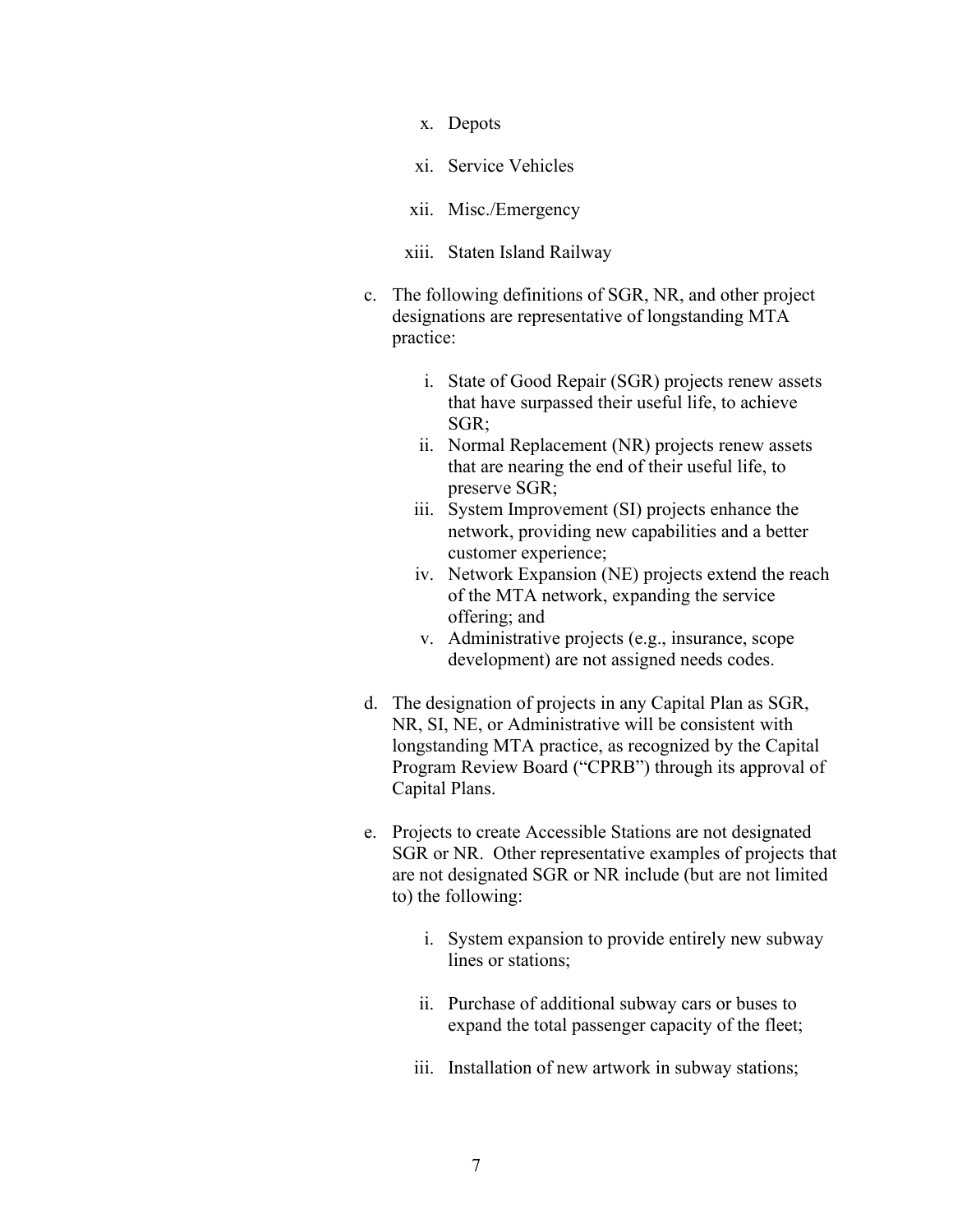- iv. Construction of new passenger transfer connections between stations;
- v. Installation of new customer-facing amenities, such as information screens (excluding upgrades of existing systems);
- vi. Installation of new devices or new technologies to enhance safety or operations (excluding upgrades of existing systems);
- vii. Deployment of cameras or other safety/security systems at new locations;
- viii. Construction of new substations or other traction power upgrades for the purpose of increasing the capacity of a line; and
- ix. Modifications to bus depots to support the transition to all-electric buses.
- 2. If SGR and NR funding needs jointly comprise more than 75% of the total needs of a Subsequent Capital Plan, then the minimum funding need for accessibility will be reduced proportionally below 14.69%, subject to Section 9(a)(ii)(3) below. Specifically, for every percentage point above 75% that is needed for SGR and NR, the minimum funding need for accessibility will be reduced by 0.59 percentage points. For example, if SGR and NR needs comprise 76% of the total needs, accessibility will comprise at least 14.10% of total needs.
- 3. If SGR and NR funding needs jointly comprise 86.33% or more of the total needs of a Subsequent Capital Plan, the minimum funding need for accessibility will comprise at least 8% of total needs.
- iii. The Transit Defendants commit to make diligent, reasonable and good faith efforts to seek approval from the CPRB for each such Subsequent Capital Plan, bearing in mind that the approval of all Capital Plans by the CPRB and the actual commitment of funding sources in approved Capital Plans are outside of the Transit Defendants' control.

### **10. Subsequent Capital Plan Funding Contingencies:**

a) If the Transit Defendants are unsuccessful in securing the full funding for a Subsequent Capital Plan as proposed in the Twenty Year Needs Assessment, and that Capital Plan is ultimately approved at a lower funding level than what was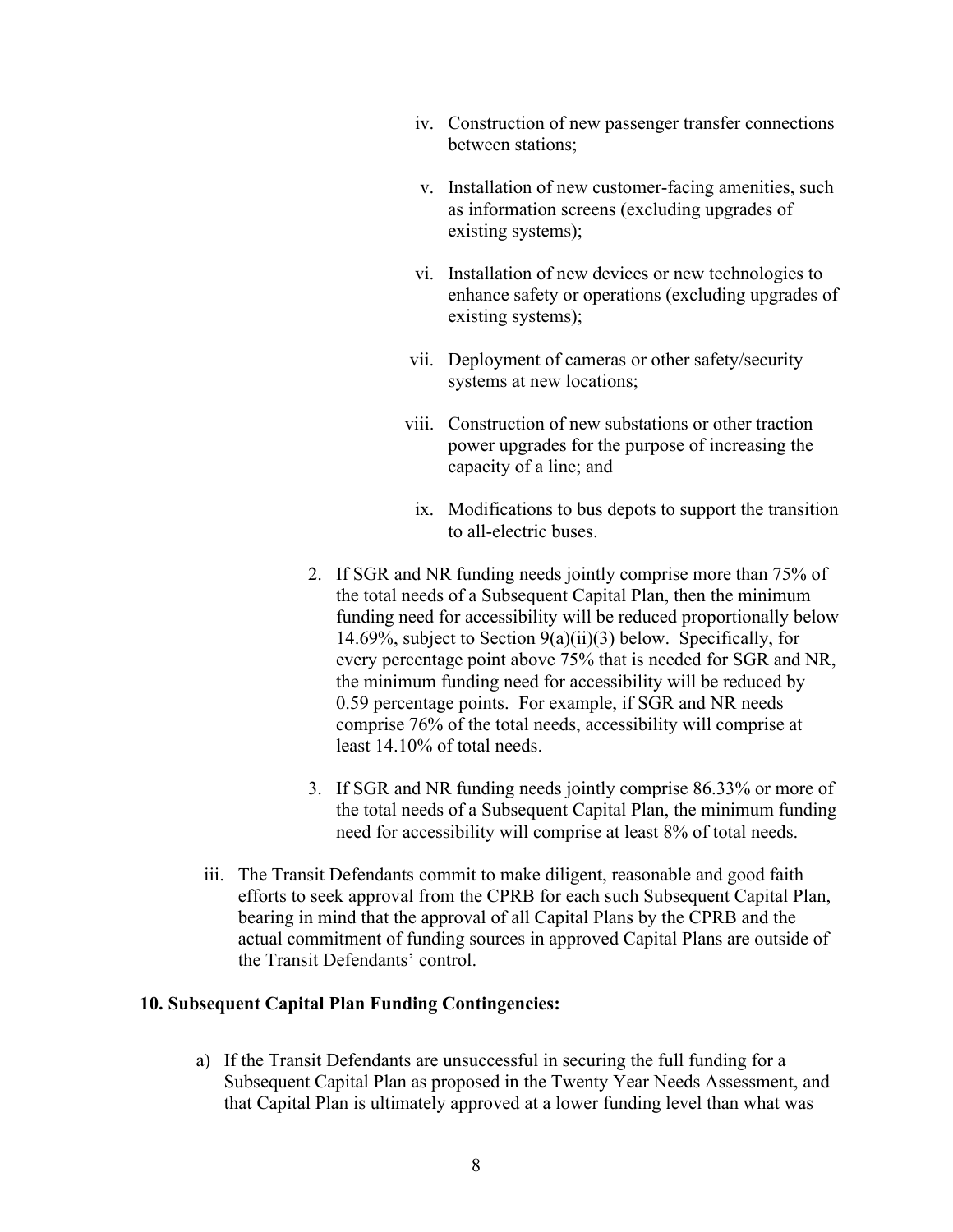proposed, then the following contingency funding provisions and percentages will apply. These provisions and percentages will apply regardless of whether a future Capital Plan covers a standard five-year period, or if it covers a shorter or longer period, though they will be adjusted by the number of years involved.

- i. If the Subsequent Capital Plan Amount is less than the amount proposed in the Twenty Year Needs Assessment but is greater than or equal to the Inflation-Adjusted (as defined in Section  $10(a)(v)$  below) value of \$35.389 billion, the Transit Defendants will commit to designating no less than 14.69% of the Subsequent Capital Plan Amount to creating Accessible Stations, provided that projects designated State of Good Repair (SGR) and Normal Replacement (NR) collectively comprise not more than 75% of the Subsequent Capital Plan Amount, and:
	- 1. SGR and NR are defined as in Section 9, above.
	- 2. If SGR and NR funding needs jointly comprise more than 75% of the Subsequent Capital Plan Amount, then the minimum funding for accessibility will be reduced proportionally below 14.69% (subject to Section  $9(a)(ii)(3)$  above). Specifically, for every percentage point above 75% that is designated for SGR and NR, the minimum funding for accessibility will be reduced by 0.59 percentage points. For example, if SGR and NR needs comprise 76% of the Subsequent Capital Plan Amount, then accessibility will comprise at least 14.10% of the Subsequent Capital Plan Amount.
	- 3. If SGR and NR funding needs jointly comprise 86.33% or more of the Subsequent Capital Plan Amount, then the minimum funding for accessibility will comprise at least 8% of the Subsequent Capital Plan Amount.
- ii. If the ultimately obtained Subsequent Capital Plan Amount is less than the Inflation-Adjusted value of \$35.389 but not less than the Inflation-Adjusted value \$30 billion, the Transit Defendants will commit to designating no less than 12% of the Subsequent Capital Plan Amount to creating Accessible Stations.
- iii. If the ultimately obtained Subsequent Capital Plan Amount is less than the Inflation-Adjusted value of \$30 billion but not less than the Inflation-Adjusted value of \$20 billion, the Transit Defendants will commit to designating no less than 10% of the Subsequent Capital Plan Amount to creating Accessible Stations.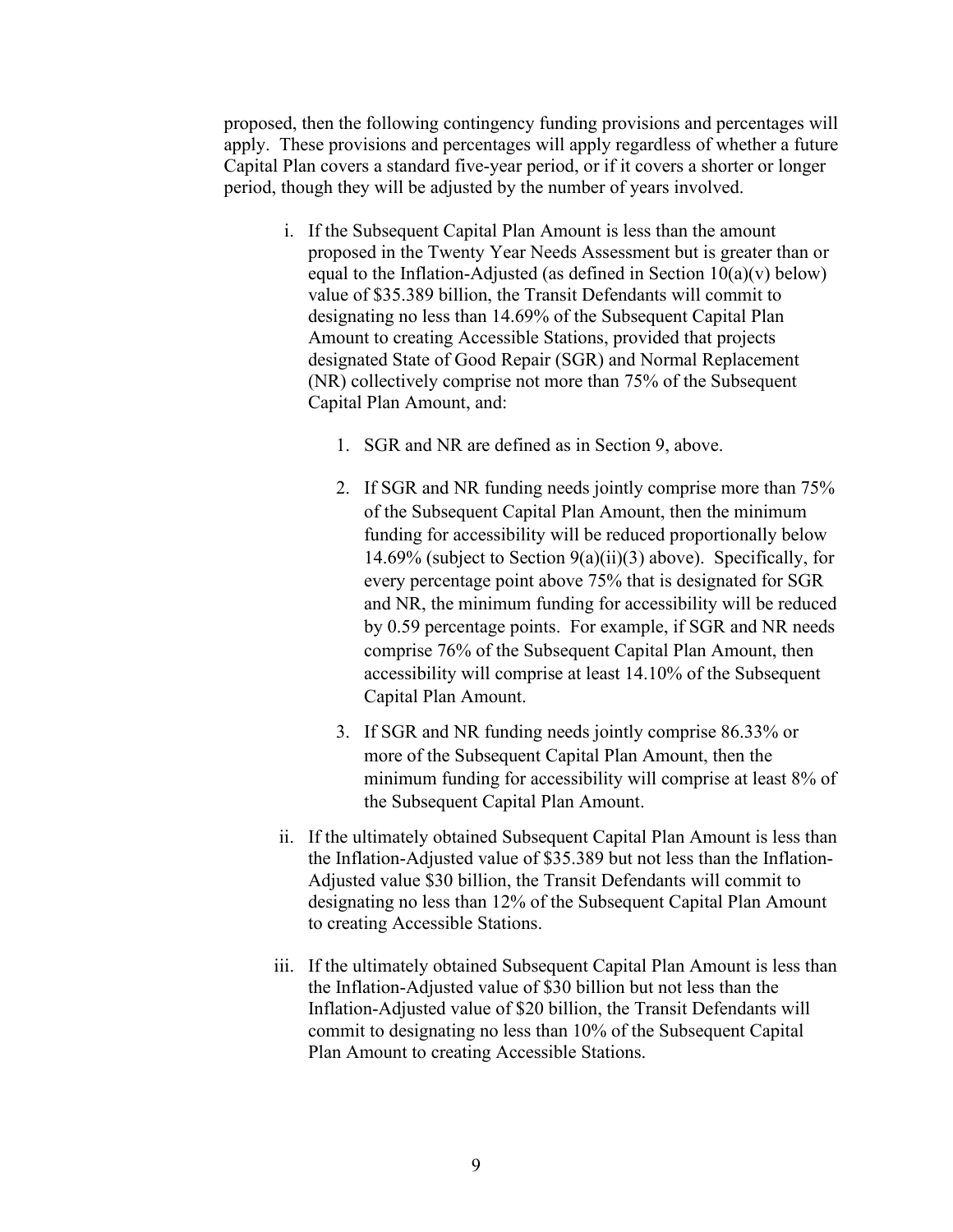- iv. If the ultimately obtained Subsequent Capital Plan Amount is less than the Inflation-Adjusted value of \$20 billion, the Transit Defendants will engage in good-faith discussions with Plaintiffs with respect to the appropriate expenditure commitment for and number of additional Accessible Stations for the Subsequent Capital Plan, although the final decision on such issues will remain with the Transit Defendants, subject to the other provisions of this Agreement.
- v. For purposes of this Agreement, Inflation-Adjusted means that dollar values will be adjusted based on the ENR New York Building Cost Index (BCI) for the base year of 2020 to the first year of the relevant Subsequent Capital Plan.
- vi. All Parties acknowledge that such contingency funding must take into account Transit Defendants' ability to: (i) address major critical State of Good Repair and/or Normal Replacement needs (as defined above) that were not anticipated in the most recent Twenty Year Needs Assessment (including, but not limited to, the need for repairing damage after a natural disaster or other major unplanned event), or (ii) prevent a material decline in service reliability. If the contingency funding percentages above would jeopardize the Transit Defendants' ability to address these unexpected critical need(s) or the ability to avoid such a material decline in service reliability, and hence cannot be achieved, the Transit Defendants will so notify Plaintiffs and inform them as to how the Transit Defendants will advance as many Accessible Station projects as practicable, until the unexpected critical need(s) are resolved.

# **11. Maximum Accessibility:**

- a) The Transit Defendants will publish on their website a projection at the completion of each Capital Plan (2024, 2029, and so on) an estimate of how many Accessible Stations they will be able to construct by the end of the following Capital Plan, based on the most recent published update of the Twenty Year Needs Assessment as well as their progress toward achieving Maximum Accessibility. The MTA website will continue to be updated with the completion of every additional Accessible Station.
- b) Stations will be prioritized for inclusion in specific Capital Plans based on selection criteria. Such criteria will include, but not be limited to: citywide geographic coverage; transit transfer options; annual ridership volume; census tract data for senior and disabled populations and percentage of those populations in poverty; residential density of surrounding neighborhoods; and proximity to medical centers, schools, parks, business districts, cultural hubs and senior centers. The evaluation and weighting of these criteria will be performed at the Transit Defendants' sole discretion, consistent with their nondiscrimination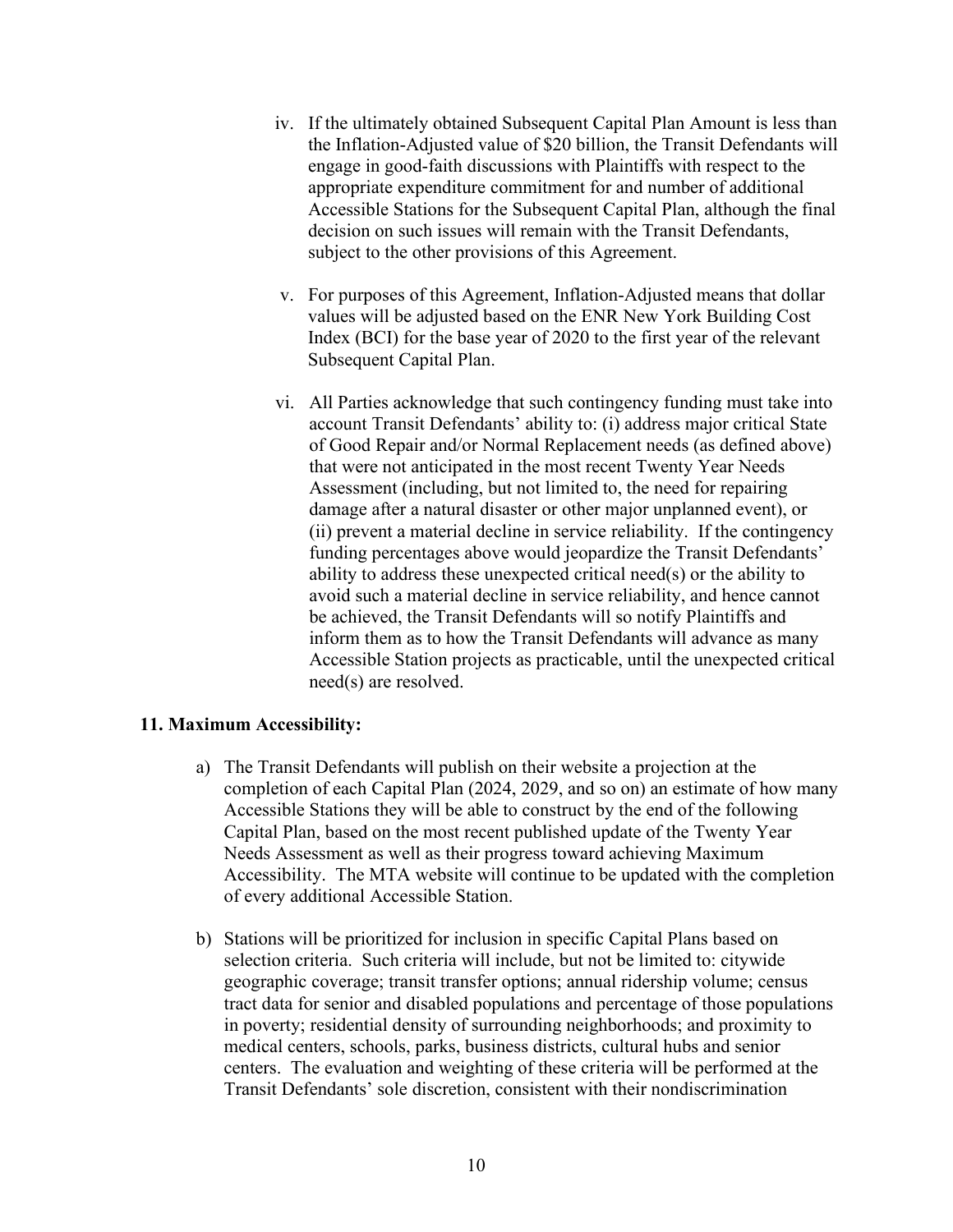obligations under Title VI of the Civil Rights Act of 1964. The Transit Defendants may also consider the substitution criteria described in Section 8 above.

- c) As part of reaching Maximum Accessibility as described herein, the Transit Defendants will, subject to the terms of this Agreement, make Accessible Stations of all existing stations where staircases, escalators, platforms, or mezzanines were newly constructed or altered from May 15, 2016 through the Effective Date of this Agreement. These stations will be included in the Subsequent Capital Plans included in future updates of the Twenty Year Needs Assessment, and will be prioritized for inclusion in specific Capital Plans based on the substitution criteria described in Section 8 above and the prioritization criteria described in Section  $11(b)$  above.
- d) In agreeing to achieve Maximum Accessibility under this Agreement as set forth above, the Transit Defendants agree that the intent of the Parties is ultimately to achieve as close to all stations being Accessible Stations as is practicable, recognizing that there will likely be a small number of existing stations where full stair-free paths of travel will be infeasible. The Transit Defendants agree to revisit feasibility issues during each capital planning process to account for new technologies and innovations that may make stair-free paths of travel feasible at stations which were previously deemed infeasible. Transit Defendants commit that 95% of the MTA's 364 currently inaccessible subway stations must become Accessible Stations to satisfy Maximum Accessibility as defined herein. "Infeasibility" here would not operate to reduce the minimum percentage of accessibility (95% of the MTA's 364 currently inaccessible stations) for purposes of satisfying Maximum Accessibility. The Transit Defendants commit to consider in designating stations as infeasible, factors including, but not limited to, those set forth in Sections 8 and 11(b) above.
- **12. Progress in Issuing an RFP or its Equivalent:** The Transit Defendants commit to administer the contracts awarded to create Accessible Stations with the same degree of care, scrutiny, and timeliness that the Transit Defendants provide with respect to other third-party construction projects.
- **13. Federal, State, and Local Accessibility Grant Funding:** The Transit Defendants will make reasonable efforts to obtain any new federal, state, and/or local grant funding that may be made available for funding the creation of Accessible Stations. If new funding, the eligibility for which is exclusively dedicated to funding Accessible Station projects, is obtained by the Transit Defendants, then the Transit Defendants will devote such new funding to such projects that will be in addition to the Accessible Station projects that are funded by the then-current Capital Plan. An example of a new funding source whose eligibility is exclusively dedicated to funding accessibility projects is the All Stations Accessibility Program in the Infrastructure Investment and Jobs Act.
- **14. Privately Constructed Accessibility Projects:** Any subway stations that are made Accessible Stations by private developers at no cost to the Transit Defendants, including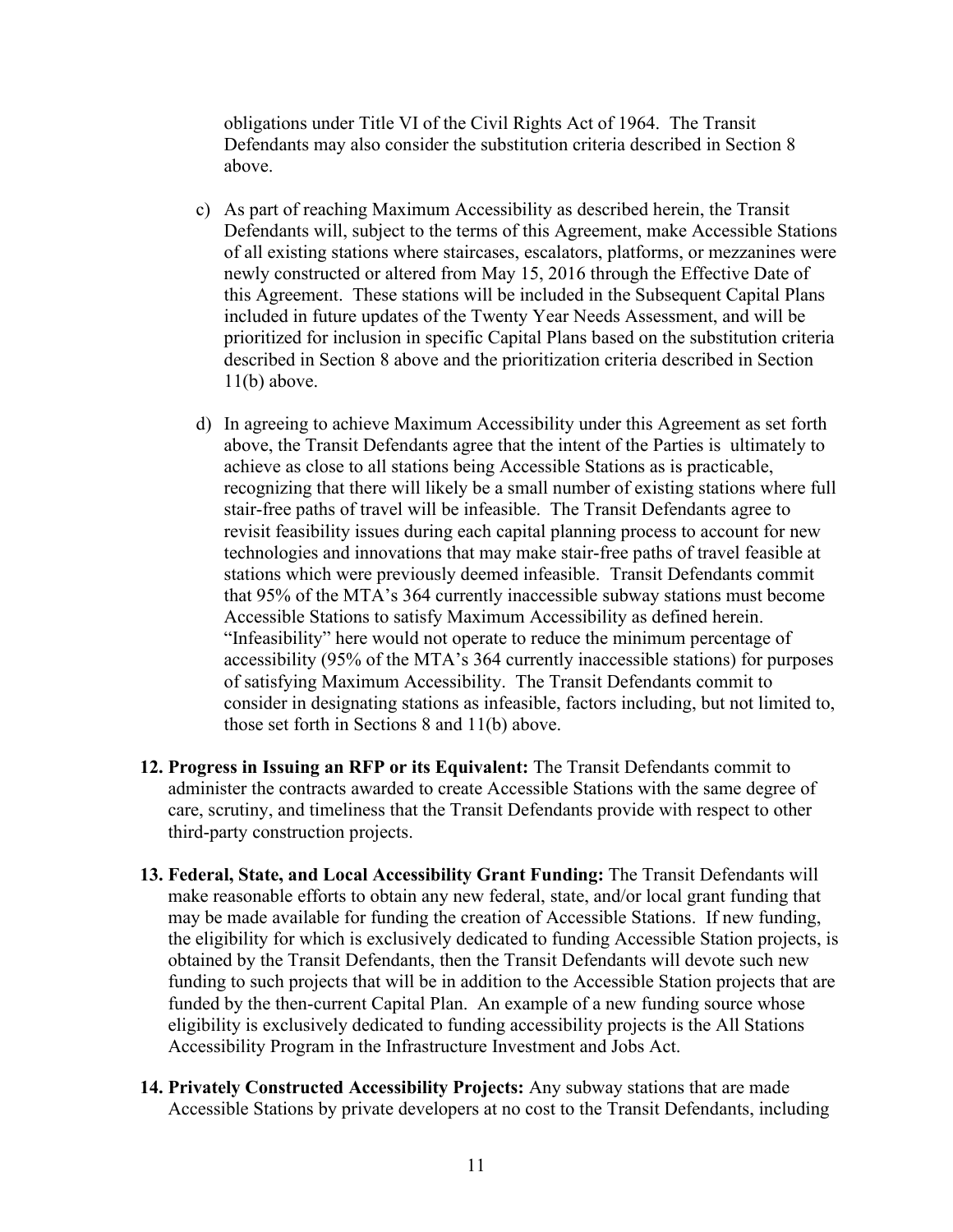any stations made accessible as part of the Zoning for Accessibility program, will not count toward the Transit Defendants' Accessible Station obligations as set forth in this Agreement.

**15. Force Majeure Contingencies:** The Transit Defendants will not be liable for a failure to perform any obligation under this Agreement, including but not limited to their obligation to issue RFPs or their equivalents, or for a delay suffered in the performance of the Transit Defendants' obligations under this Agreement, as a proximate result of (i) an act of God, (ii) the inability to obtain labor, equipment, supplies or material, (iii) unexpected delays in delivery of equipment, supplies, or materials, (iv) enemy action, terrorism, civil commotion, earthquake, flood, hurricane, extreme weather, fire or casualty, war, hostilities, invasion, insurrection, riot, mob violence, malicious mischief, or sabotage, (v) strikes, lockouts or similar labor issues, (vi) incidence of disease or other illness that reaches outbreak, epidemic, endemic and/or pandemic proportions or other like causes affecting the area in which the Accessible Station project is located and/or the labor and/or supply chain, (vii) an order or injunction from a governmental authority or a court of competent jurisdiction which prohibits or delays the performance of the work, (viii) the action or inaction of a governmental authority (other than the Transit Defendants' exercise of their rights, obligations and remedies under this Agreement) or changes in legal requirements after any RFP or its equivalent has been issued, which delays performance of the applicable work, (ix) real estate acquisition or parkland alienation issues, (x) actions needed to be undertaken to protect public safety, including actions taken in connection with an emergency situation or transit emergency, (xi) actions needed to be undertaken to respond to changes in legal requirements applicable to the Transit Defendants beyond those noted in subsections (vii) and (viii) above (e.g., statutes enacted at the federal or state level), (xii) any other cause beyond the reasonable control of the Transit Defendants which has the effect of delaying or preventing the Transit Defendants' performance of their obligations under this Agreement, or (xiii) delays caused by delays in labor or materials caused by COVID-19, or an order issued by a governmental authority with applicable jurisdiction, in response to the existence of a pandemic as defined by the Centers for Disease Control and Prevention, which order requires the Transit Defendants (or anyone acting by, through or under any of them) to take actions (or prohibits such person from taking actions) the result of which delays the performance of such obligation. For the sake of clarity, the Parties acknowledge that performance may be delayed or prevented as a result of a force majeure event only for the particular station or stations affected and only for so long as such force majeure event persists (e.g., if there is a strike that affects the construction of an elevator at a particular station, that event will only excuse performance for that station and only for so long as that strike persists). Should such events arise, the Transit Defendants will promptly notify Plaintiffs of the occurrence of the event, and engage in a meet-and-confer process with Plaintiffs, whereby the Transit Defendants will provide their views to Plaintiffs as to how such event will affect performance and the actions, if any, being taken as a result, and will consult with Plaintiffs to receive Plaintiffs' views as to the event, its effect on performance and any actions being taken by the Transit Defendants as a result. Following such meet-and-confer, the Transit Defendants will proceed as they deem appropriate, recognizing that the Plaintiffs reserve their right to challenge any actions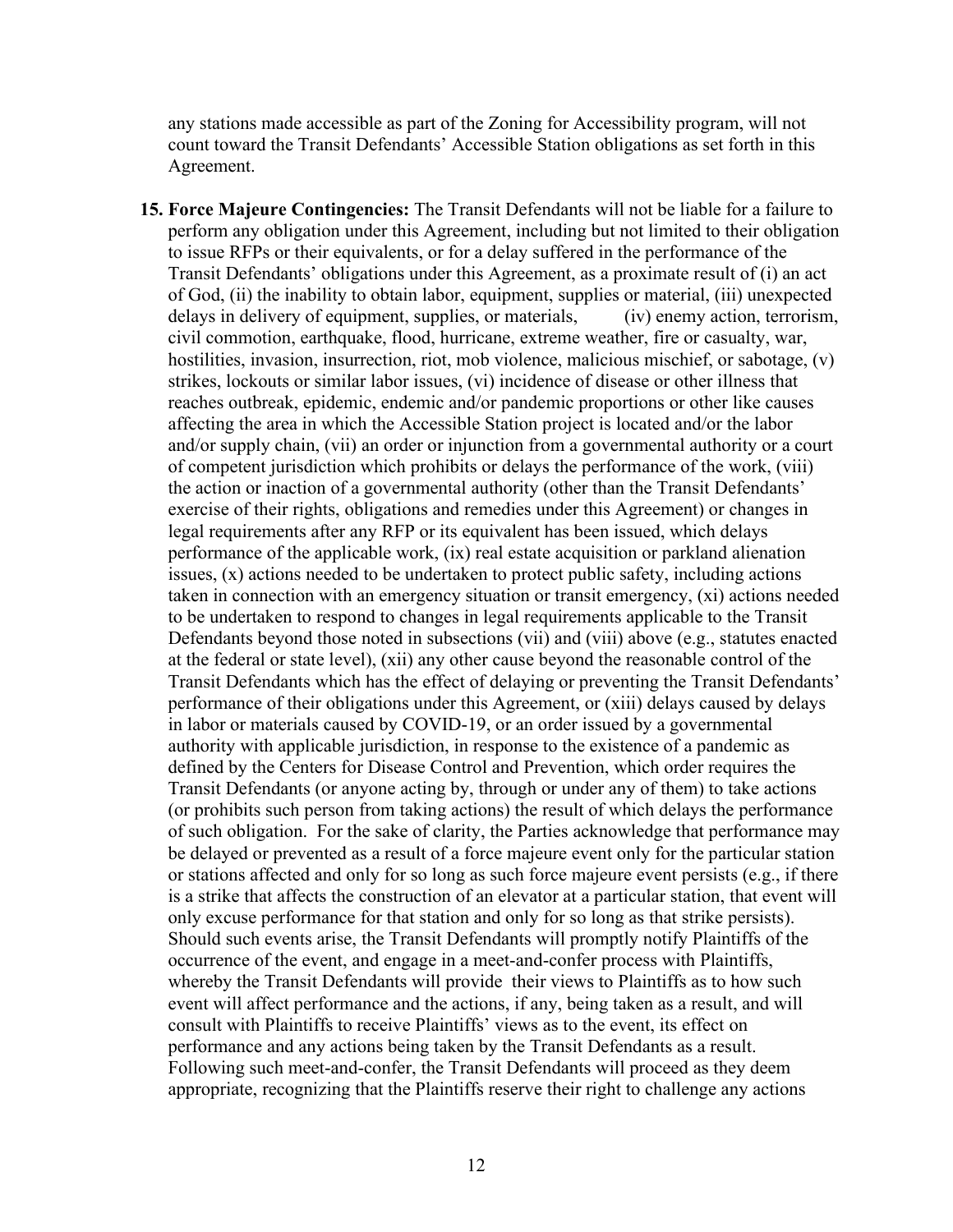taken or not taken by the Transit Defendants in response to the event to the extent the Plaintiffs regard such actions or inactions as inconsistent with this Agreement. Any such disputes would be subject to the dispute resolution process set forth in Section 28 below. All obligations not affected by the above force majeure events will remain in force.

#### **16. Timing and Milestones:**

- a) It is the Parties' expectation that the creation of additional Accessible Stations identified via Section 5, 6, 7, 9 and 10 above will be completed or in process by 2055, subject to the availability of funding as discussed in those Sections, the lack of any force majeure events, no significant increases (meaning increases over 150%) to the Inflation-Adjusted cost of creating an Accessible Station, and subject to any modifications to the obligations under this Agreement negotiated by the Parties pursuant to Section 23 below, if applicable, and the other provisions of this Agreement, including but not limited to Section  $10(a)(vi)$ . For purposes of this Section 16(a), the 150% increase with respect to the cost of creating an Accessible Station will be calculated using as a base the average per-station cost of creating an Accessible Station for all stations for which such work was done that were funded in the 2020-2024 Capital Program and awarded to contractors for construction (including design-build construction). For the purpose of calculating the average per-station cost of creating an Accessible Station under this Section 16(a), the cost of any improvement made when elevators or ramps are added to a subway station to create a stair-free path of travel, as described in Section 2 above that is funded out of the Transit Defendants' accessibility projects budgets will be included. The determination of whether the cost of accessibility improvement work amounts to an increase of the over 150% of Inflation-Adjusted cost will occur after RFPs have been issued for each set of milestones (described in subsection (b) below) that occur following the determination of the baseline cost.
- b) It is also the Parties' expectation that the additional Accessible Stations identified via Sections 9 and 10 above (that is, not including the 81 Designated Stations under Sections 5 and 6 above for the 2020-2024 Capital Plan) will have RFPs or their equivalent issued consistent with the following schedule, again subject to the availability of funding as discussed in Sections 9 and 10 above, the lack of any force majeure events, no significant increases (meaning increases over 150%) to the Inflation-Adjusted cost of creating Accessible Stations, and subject to any modifications to the obligations under this Agreement negotiated by the Parties pursuant to Section 23 below, if applicable, and the other provisions of this Agreement, including but not limited to Section 10(a)(vi):
	- i. 85 additional Accessible Stations by 2035;
	- ii. another 90 additional Accessible Stations by 2045; and
	- iii. another 90 additional Accessible Stations by 2055.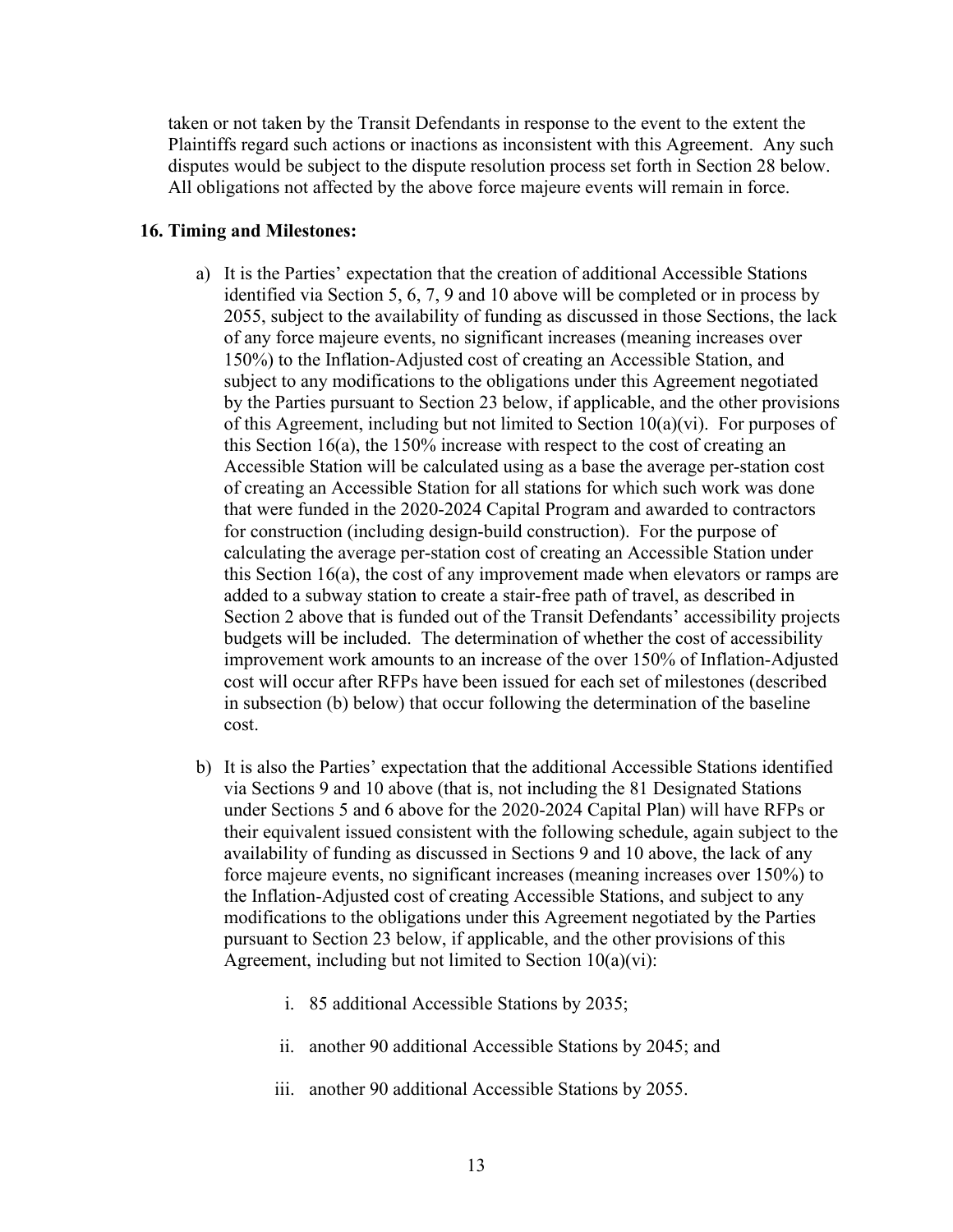- c) The above schedule is dependent on the availability of sufficient funding for accessibility in the Subsequent Capital Plans that will cover the time periods up to each milestone in Section 16(b) above. In the event that the actual funding for accessibility is insufficient to achieve the number of Accessible Stations by each milestone, then the numbers of Accessible Stations due by each milestone will be reduced, and Accessible Station projects will be assigned consistent with the prioritization criteria in 11(b) above.
- d) The Transit Defendants will be in compliance with the provisions of this Section 16 so long as they have issued RFPs or their equivalent for at least 75% of the numbers of stations listed in Section 16(b) above by the dates indicated in that Section, or at least 75% of the proportionally reduced numbers of stations as calculated per this Section 16(d). If the Transit Defendants fail to do so, they will be required to demonstrate that such failure was due to one or more of the factors listed in Section 16(b) above. Should the average cost of creating an Accessible Station exceed 150% as described in Section 16(a) above, the milestone obligations will remain in effect but be proportionally reduced. Any time Transit Defendants fail to meet these milestones, they will provide Plaintiffs a written explanation of the reasons why they were unable to meet these milestones. The written explanation will also propose the steps Transit Defendants intend to take to make up for the shortfall consistent with the other terms of this Agreement, including but not limited to those set forth in Sections 9(a) and 11 above regarding Maximum Accessibility.
- e) The terms of this Agreement will end one year following substantial completion of the number of stations sufficient to obtain Maximum Accessibility as defined herein.

# **17. Renovations:**

- a) The Parties acknowledge and agree that, subject to sub-sections (b), (c), and (d) below, for any "Qualifying Station Project" (as defined below), the Transit Defendants will create an Accessible Station as follows:
	- i. A "Qualifying Station Project" is defined as any existing station at which all station "components" rated 3 or higher on the Transit Defendants' Station Condition Survey are addressed as part of a project performed by and at the cost of the Transit Defendants where the final total cost of the station project at contract completion is Inflation-Adjusted \$50 million or more.
	- ii. For the avoidance of doubt, any station at which *only* "component" work is being performed will *not* trigger an obligation on behalf of the Transit Defendants to create an Accessible Station. "Component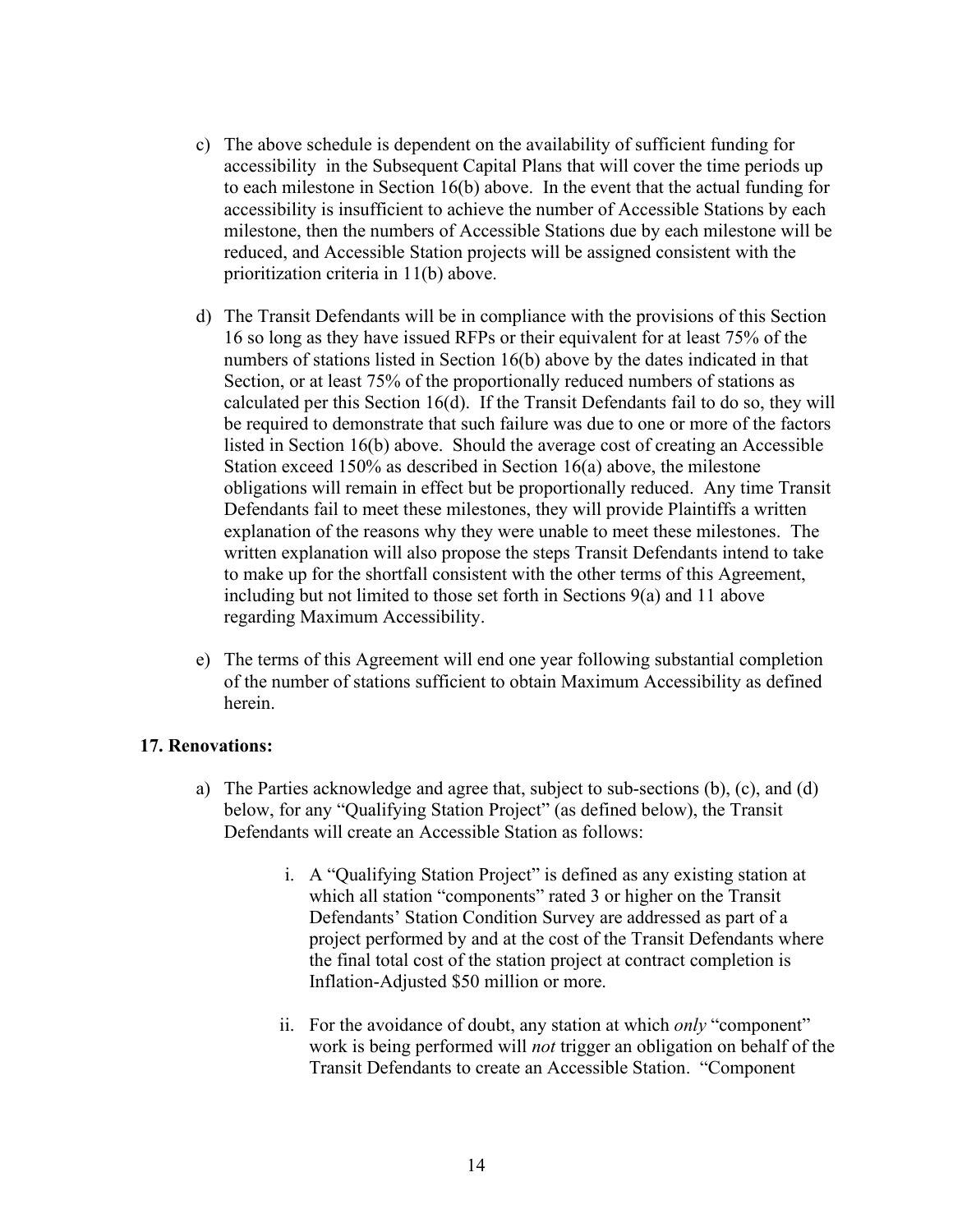work" means and refers to routine repairs and cosmetic changes to stations, such as replacement of tiles.

- b) *Exemption for 2015-2019 Qualifying Station Projects*: For purposes of this Agreement, Plaintiffs agree this trigger will not apply to any Qualifying Station Project that is part of the 2015-2019 capital program.
- c) *Exemption for Infeasibility*: The Transit Defendants will be exempt from their obligation to create an Accessible Station as part of a Qualifying Station Project if it would not be feasible to do so.
	- i. For purposes of physical infeasibility pertaining to renovations under this section, "feasible" will be defined in accordance with its definition in the ADA and its implementing regulations. *See* 42 U.S.C. § 12147(a); 49 C.F.R. § 37.43; 49 C.F.R. pt. 37 App. D. *See Bronx Indep. Living Servs.* v. *Metro. Transportation Auth.*, No. 16 CIV. 5023 (ER), 2021 WL 1177740 (S.D.N.Y. Mar. 29, 2021).
	- ii. If the Transit Defendants determine that it is not feasible to create a particular Accessible Station as part of a Qualifying Station Project, they will notify Plaintiffs of such determination and the reasons for such determination, and engage in a meet-and-confer process with Plaintiffs, whereby the Transit Defendants will explain the basis for their determination, consult with Plaintiffs and receive Plaintiffs' reactions to that determination. Following such a meet-and-confer, the Transit Defendants will proceed as they deem appropriate, recognizing that the Plaintiffs reserve their right to challenge any such determination to the extent they consider it to be inconsistent with this Agreement.
	- iii. The exemption for infeasibility set forth in this section will not be construed to limit the definition of Maximum Accessibility under Section 11 above.
- d) *Relationship to Designated Stations*: Any Qualifying Station Project that arises during the 2020-2024 Capital Plan will not increase the number of Designated Stations pursuant to Sections 5-8 above. Instead, each Qualifying Station Project will substitute for one of the Designated Stations listed above. The Transit Defendants will consult with Plaintiffs as to the identity of the Designated Station that will be substituted with a Qualifying Station Project, and will consider Plaintiffs' comments in good faith, although the Transit Defendants will maintain the ultimate authority to decide on the substitution. If the Transit Defendants reject any of Plaintiffs' proposals regarding the substitution of stations, they will explain to Plaintiffs why they have rejected the proposal. The same principles will apply in future Capital Plan periods. Nor will any Qualifying Station Project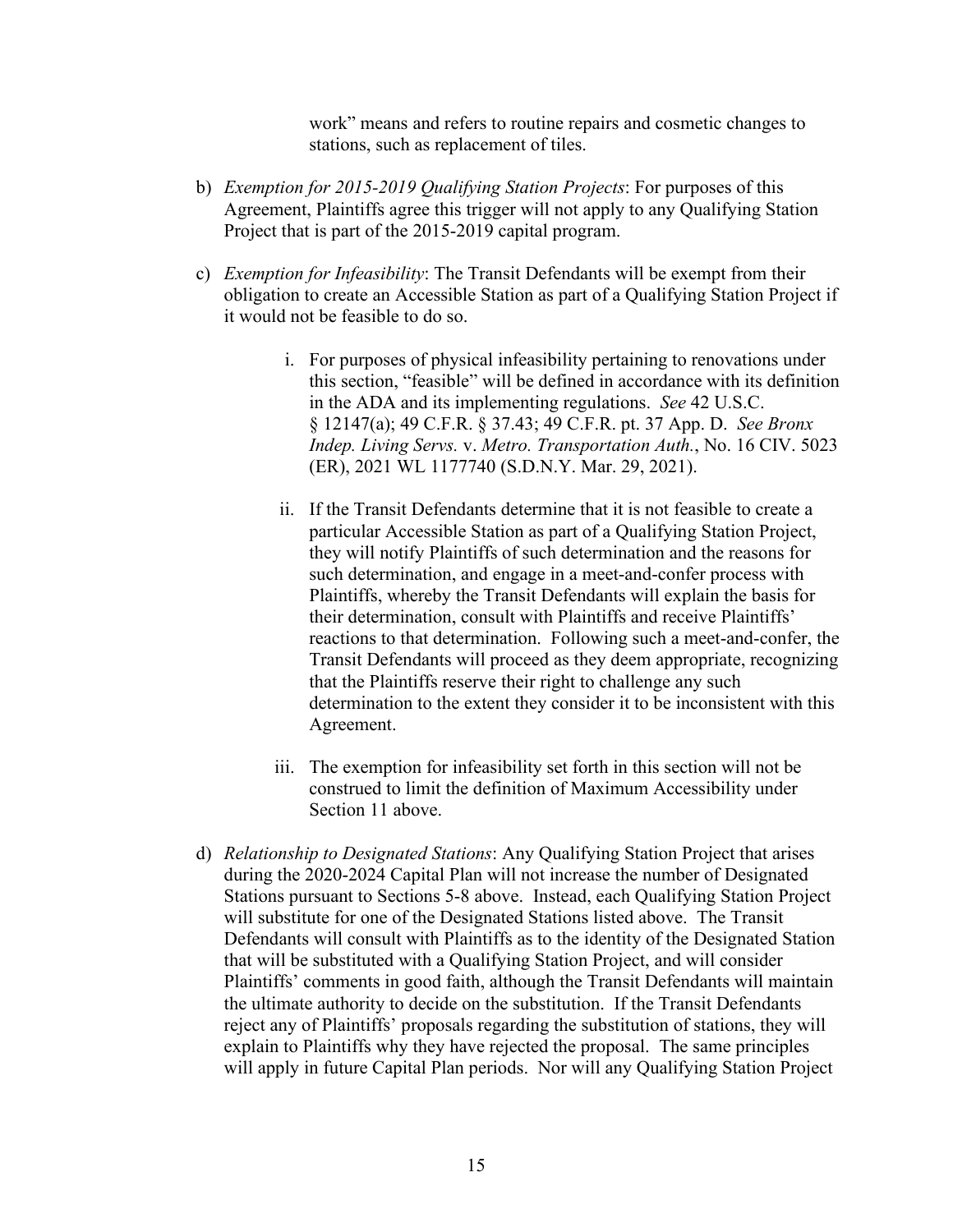increase the obligations of the Transit Defendants pursuant to Sections 9 and 10 above.

- **18. New Stations:** The Transit Defendants agree that any newly-constructed stations will be Accessible Stations.
- **19. Class Certification:** The settlement will be on behalf of a settlement class (the "Settlement Class"), which will consist of all people whose disabilities make the use of stairs difficult or impossible and who require stair-free paths of travel in the New York City subway system.
- **20. Plaintiffs' Releases:** Effective upon the Effective Date of this Agreement, named Plaintiffs and all Settlement Class members irrevocably and unconditionally release, acquit, and forever discharge the Defendants, including the individually named defendants, along with any present, former, and future parents, subsidiaries, affiliates, members, successors, and assigns, as well as all present, former, and future officers, directors, trustees, managers, employees, attorneys, agents, and representatives of the foregoing entities, and any heirs, attorneys, agents, or representatives of the foregoing individuals, from any and all claims, actions, proceedings, suits, accounts, contracts, controversies, agreements, promises, judgments, rights, sanctions and demands, and causes of action of any nature whatsoever, known or unknown, whether arising under federal, state, common, or foreign law, that (a) were asserted in any of the Actions; (b) could have been asserted in any of the Actions and that relate to providing stair-free paths of travel in New York City subway stations; (c) seek as relief, in whole or in part, an order requiring the Defendants to modify any subway station to add an elevator or otherwise provide stair-free paths of travel in New York City subway stations, whether or not due to or as part of any station renovation or other alteration; or (d) otherwise seek any type of equitable, injunctive or declaratory relief requiring Defendants to provide any stair-free paths of travel in New York City subway stations, provided that nothing set forth in this provision will release any claims relating to the enforcement of this Agreement. The Parties intend this release to have the maximum effect permissible under applicable law and precedent.
- **21. Defendants' Release:** Upon the Effective Date of this settlement, the Transit Defendants will release as against named Plaintiffs, and all other Settlement Class members and their respective agents, attorneys, and representatives, all claims and causes of action of every nature and description that arise out of or relate in any way to the institution, prosecution, or settlement of the claims alleged in the Actions, except for claims relating to the enforcement of the Agreement.
- **22. Role of the Federal Government:** The Parties agree to use their commercially reasonable efforts to obtain the approval of the Federal Government with respect to the provisions of this Agreement. If the Federal Government nonetheless imposes burdens on the Transit Defendants more onerous than those set forth here, the Parties will renegotiate this Agreement so that the overall burdens on the Transit Defendants remain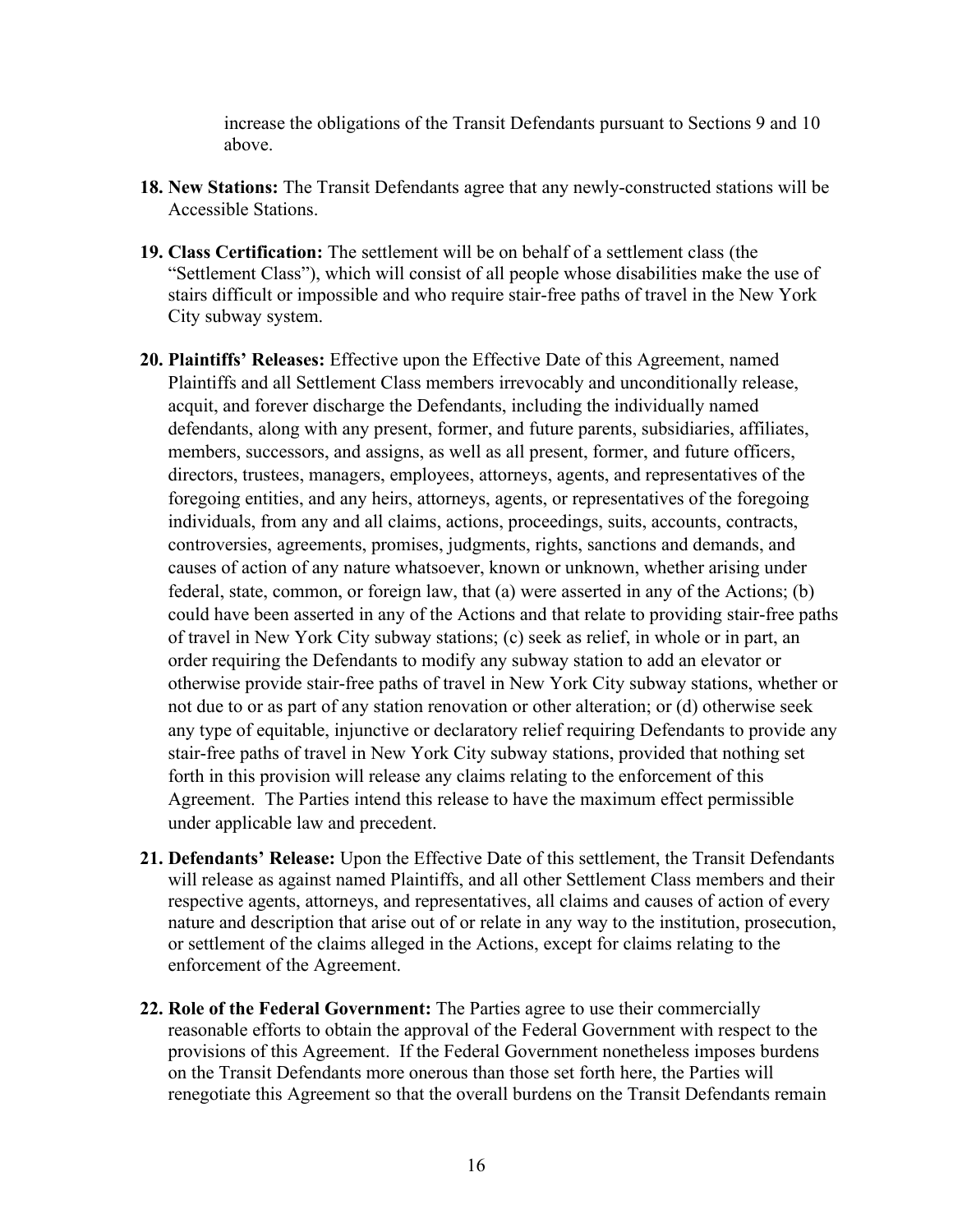substantially the same as those set forth in this Agreement. The term "Federal Government" as used above will include all branches, agencies and offices of the federal government, including but not limited to the FTA and the Department of Justice.

- **23. Effect of Additional Legal Obligations:** The Parties acknowledge and agree that in the event that, subsequent to the date of this Agreement, as a result of any change in local, State or Federal rule (excluding rules issued by the Transit Defendants themselves), regulation, administrative order, law, or any court order, decision or judgment, whether in this matter or otherwise, or any legally binding settlement of any legal proceeding, the improvements necessary to create an Accessible Station increase or change in scope, extent, duration or in any other way that creates an additional obligation or imposes additional costs as compared to the Transit Defendants' practices with respect to the Transit Defendants' Accessibility Improvements as of the date of this Agreement, then:
	- a) Any additional costs associated with any such increase or change will be paid for by the funding described in this Agreement, including but not limited to Sections 5, 6, 9 and 10 above;
	- b) The Transit Defendants' milestone and other timing commitments described in this Agreement will be proportionately extended. Should such an extension be necessary, the Transit Defendants will notify and engage in a meet-andconfer process with Plaintiffs, whereby the Transit Defendants will explain the basis for the extension, consult with Plaintiffs, and receive Plaintiffs' reactions to the extension. Following such meet-and-confer, the Transit Defendants will proceed as they deem appropriate, recognizing that the Plaintiffs reserve their right to challenge any such determination to the extent they consider it to be inconsistent with this Agreement; and
	- c) Nothing in Section 23 alters the obligations related to additional external funding laid out in Section 13 above.
- **24. Reporting:** The Transit Defendants, by and through the Chief Accessibility Officer, will create and share with Plaintiffs progress reports every six (6) months demonstrating:
	- a) The progress with timelines for creating Accessible Stations pursuant to approved Capital Plans and the Twenty Year Needs Assessment as outlined in Sections 5-10 and 16 above;
	- b) The status of funding and Capital Plan requests, as well as contingency funding mechanisms triggered, made pursuant to Sections 5-10 and 16 above;
	- c) Any delays discovered pursuant to Sections 7 and 16 above;
	- d) Any station substitutions made pursuant to Section 8 above;
	- e) Any federal, state, or local grants available pursuant to Section 13 above;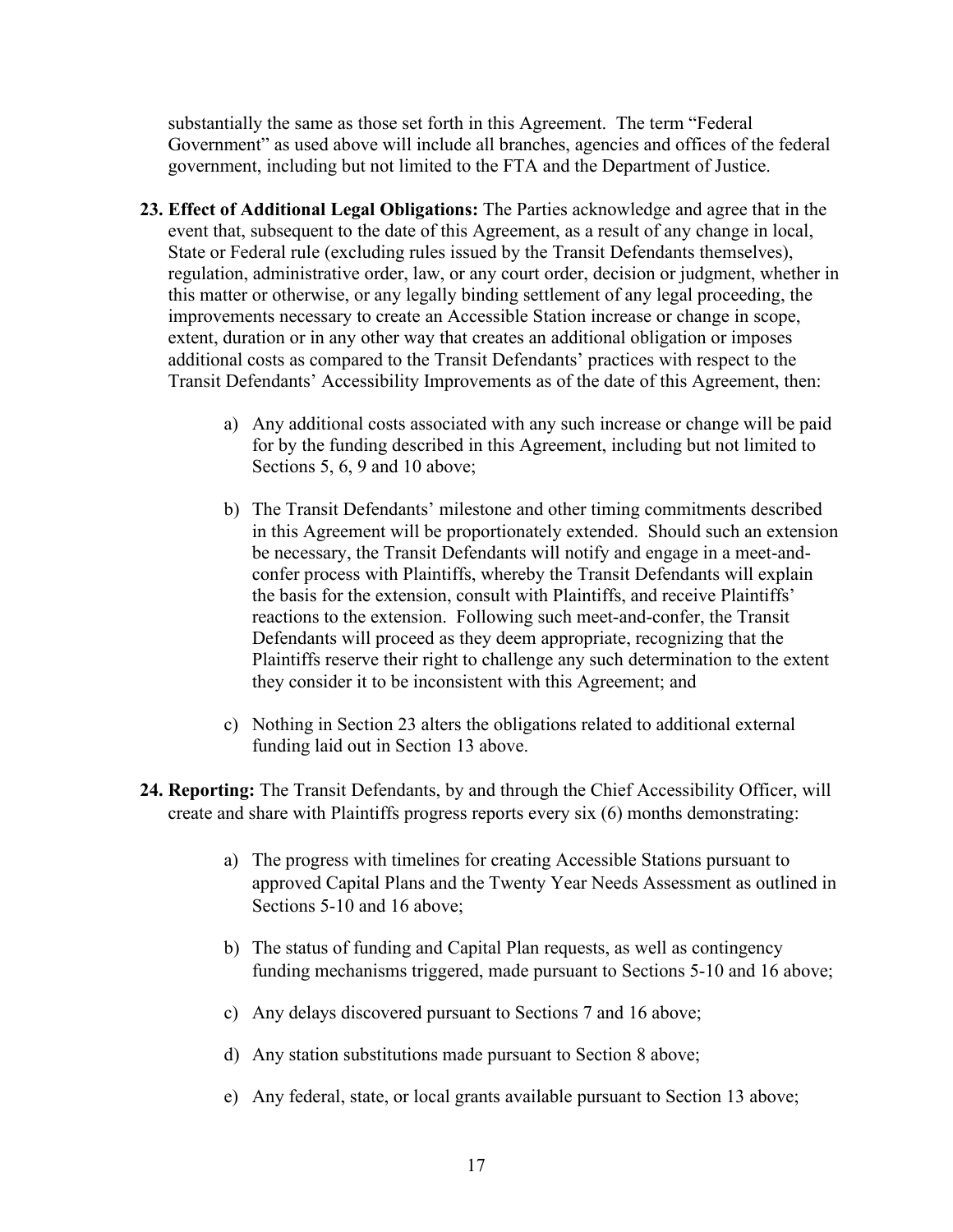- f) Any privately constructed Accessible Stations made pursuant to Section 14 above;
- g) Any Qualifying Station Projects under Section 17 above; and
- h) Any determinations of infeasibility made pursuant to Section 17(c)(ii) above.
- **25. Notice:** Unless otherwise indicated in the Agreement, all notifications, communications, consultation, or information-sharing required by this Agreement will be in writing by email and overnight mail addressed as follows, unless counsel for any party notifies counsel for the other party in writing:
	- a) To Plaintiffs: c/o class counsel: Rebecca Rodgers Disability Rights Advocates 655 Third Avenue, Fourteenth Floor New York, NY 10017-5621

CC to class counsel: Daniel Brown SHEPPARD MULLIN RICHTER & HAMPTON LLP 30 Rockefeller Plaza New York, NY 10112-0015

b) To the Transit Defendants: Metropolitan Transportation Authority 2 Broadway New York, NY 10004 Quemuel Arroyo, Chief Accessibility Officer Quemuel.arroyo@mtahq.org Paige Graves, General Counsel Paige.graves@mtahq.org

CC to counsel: Paul, Weiss, Rifkind, Wharton & Garrison LLP 1285 Avenue of the Americas New York, NY 10019 Allan J. Arffa Aarffa@paulweiss.com Gregory F. Laufer Glaufer@paulweiss.com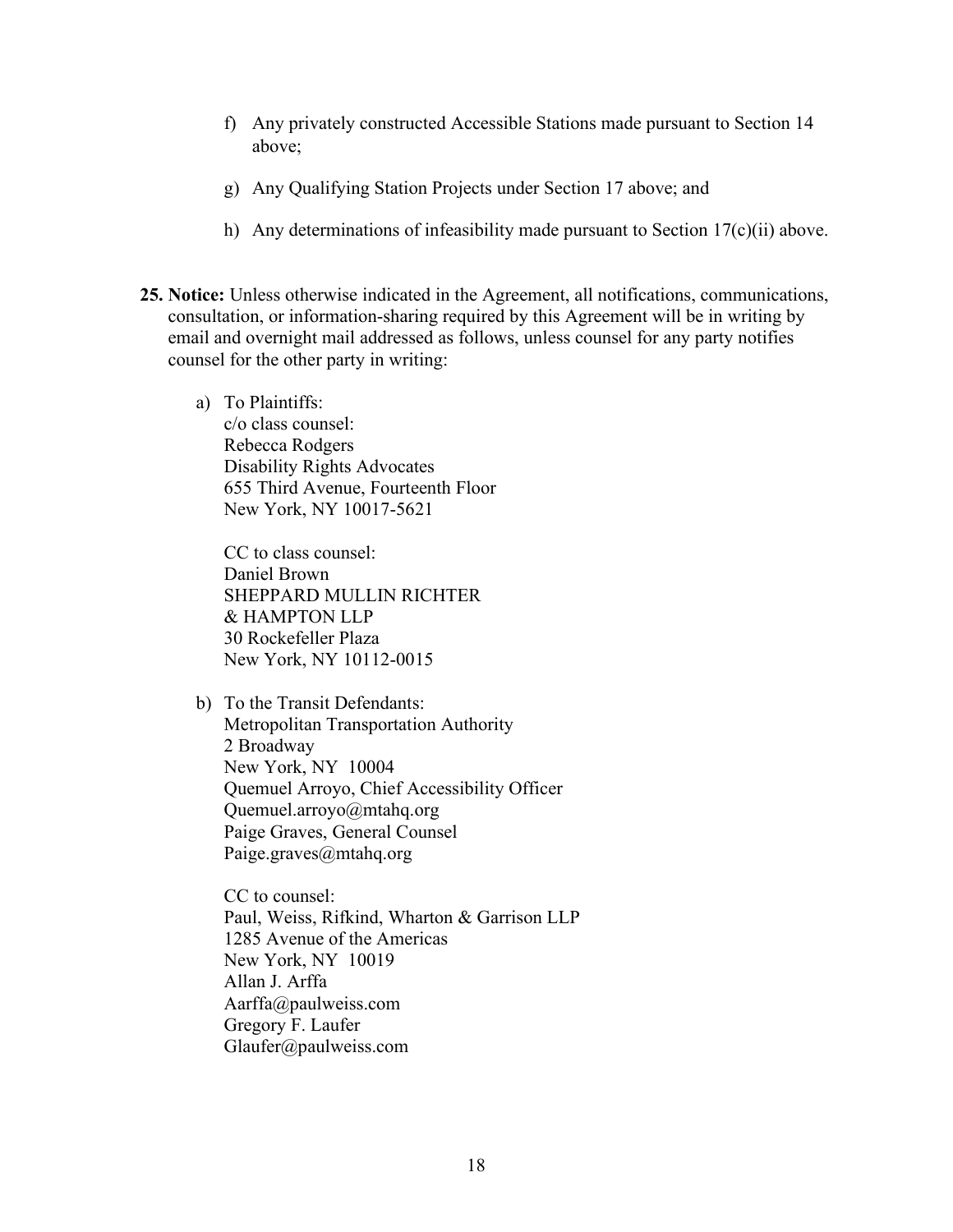- **26. Preliminary Approval, Notice to the Class, and Objections:** Within thirty (30) days of the full execution of this Agreement, Plaintiffs will (1) file the Agreement in the Federal Court Action and the State Court Action; (2) file a motion in the Federal Court Action identified above for an order preliminarily approving the settlement described herein; and (3) file a motion in the State Court Action identified above for an order preliminarily approving the settlement described herein. Such motions will also seek final approval of the Agreement in each Action following notice by Plaintiffs to the Settlement Class in each Action, providing an opportunity for any objections to be raised. No later than thirty (30) days after the court in each Action grants preliminary approval, Plaintiffs' counsel will provide appropriate notice to the Settlement Class in both of the Actions, and provide the opportunity for any objections to the settlement prior to final approval. All Parties to this Agreement agree to cooperate in attempting to obtain preliminary and final approval of the Agreement by both of the courts in the Actions.
- **27. Final Approval:** This Agreement will be subject to the final approval of the courts in both of the Actions. If any of the courts in either of the Actions does not grant final approval of the Agreement or if the final approval of any such court is reversed on appeal, then, unless such decision is subject to further appeal, the Agreement will become null and void, have no further force or effect, and will not be admissible in or otherwise used for any purpose in any of the Actions or otherwise.
- **28. Continuing Jurisdiction/Dispute Resolution:** In the event of any dispute with respect to this Agreement, any party will first notify the other party in writing of any perceived noncompliance with the terms of this Agreement, or any other perceived dispute related to the terms, processes, or obligations set forth in this Agreement by such other party. Unless otherwise agreed to by the Parties, with respect to any particular dispute, the Parties agree, following the notice described in the first sentence of this Section 28, to meet and confer in good faith, within fifteen (15) business days after receipt of such notification. If the meet-and-confer process does not lead to a resolution of the dispute, then, no sooner than fifteen (15) business days after providing the other Parties with written notice of an intent to terminate the meet and confer process, the Parties will initiate a mediation. Such mediation will be held pursuant to the mediation procedures of the New York Office of Judicial Arbitration and Mediation Services, Inc. ("JAMS"), using a mediator—who will be free to make recommendations if the mediator finds it appropriate—to be agreed upon at that time by the Parties from the JAMS New York Office mediator list. If the Parties fail to agree on a mediator, the New York Office of JAMS will appoint one. The Parties further agree that, in the event mediation is unsuccessful, all disputes with respect to the compliance, interpretation, and enforcement of the Agreement will be resolved by Judge Edgardo Ramos of the United States District Court for the Southern District of New York. In the event that Judge Ramos ceases to serve as a district court judge or otherwise becomes unavailable, the Parties will jointly request the Chief Judge of the United States District Court of the Southern District of New York to appoint a replacement for Judge Ramos for this matter. Once effective, this Agreement will be subject to continuing jurisdiction of the United States District Court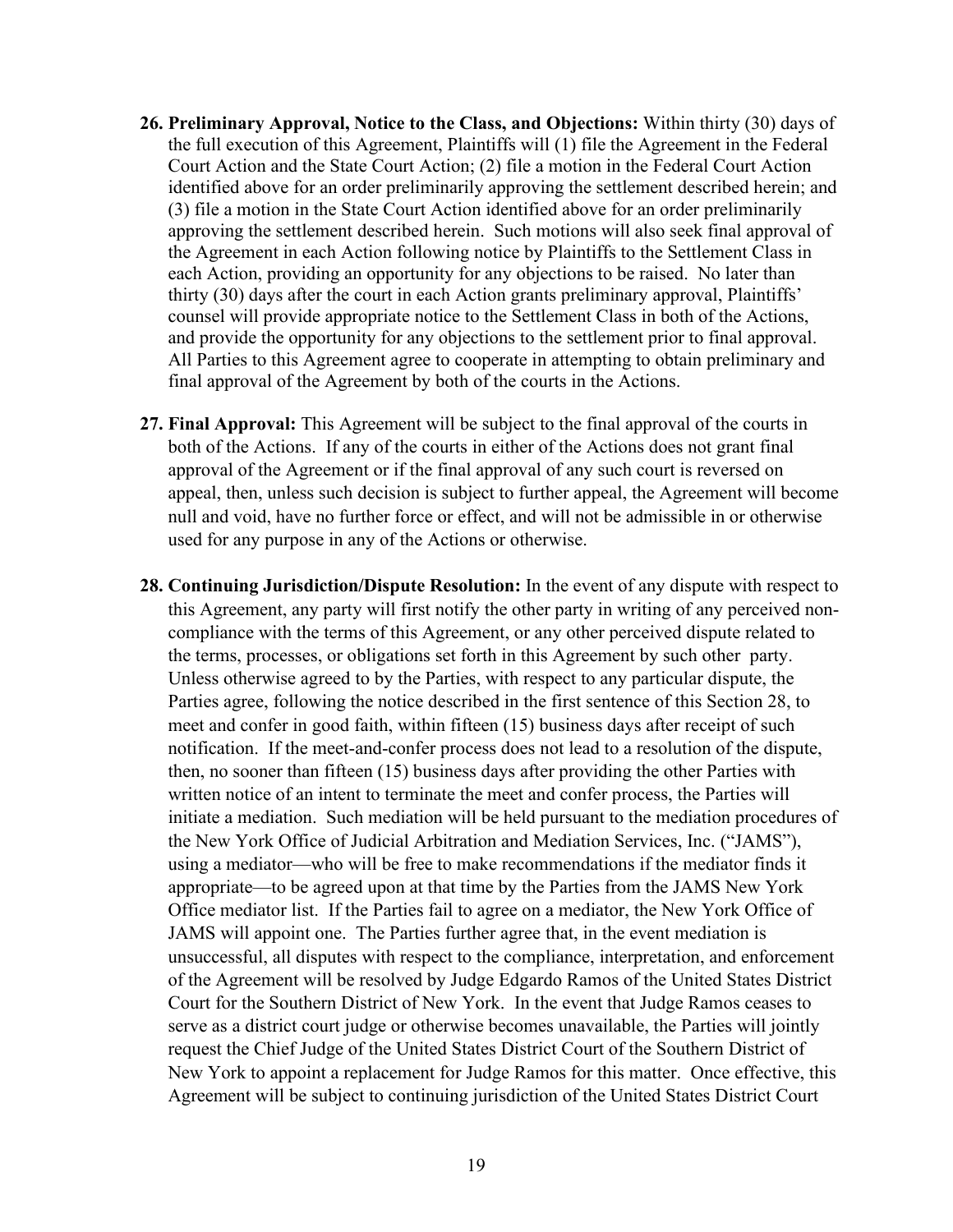for the Southern District of New York (the "Court"). The Court will retain jurisdiction over this Agreement, including the power to enter orders concerning this Agreement and adjudicate any dispute or controversy between the Parties concerning the interpretation of the terms or enforcement of the Agreement, which jurisdiction will end on the Termination Date. Class counsel may petition the Court for reasonable attorneys' fees and costs in connection with dispute resolution work pursuant to this section in accordance with applicable law, provided that the Transit Defendants reserve their rights to challenge any such petition.

- **29. Settlement Purposes Only:** This Agreement will not be offered, introduced, used, or considered as evidence in any judicial, administrative, or other proceeding, except to the extent necessary to obtain approval of the Agreement, or, once effective, to enforce the terms of this Agreement, and will not be filed with the Court for any other purpose.
- **30. Construction:** This Agreement will be construed without regard to any presumption or other rule requiring construction against the party causing this Agreement to be drafted. In the event of any action, suit, arbitration, dispute, or proceeding affecting the terms of this Agreement, no weight will be given to any deletions or striking out of any of the terms of this Agreement contained in any draft of this Agreement and no such deletion or strike out will be entered into evidence in any such action, suit, arbitration, dispute, or proceeding, nor given any weight therein.
- **31. Governing Law:** All terms of this Agreement will be governed by and interpreted according to the substantive laws of New York, without regard to New York's conflict of laws principles.
- **32. Amendment or Modification:** The Agreement may be modified only by means of a superseding written agreement, signed by all of the Parties or counsel for all of the Parties.
- **33. Entire Agreement:** This Agreement contains all the agreements, conditions, promises, and covenants among Plaintiffs and the Transit Defendants regarding matters set forth in it. No representations, warranties, or promises have been made or relied upon by any party hereto, other than those contained herein. This Agreement supersedes all prior or contemporaneous agreements, drafts, representations, or understandings, either written or oral, with respect to the subject matter of the present Agreement.
- **34. No Admission of Liability:** This Agreement is not intended as, nor will it be construed in any way as, an admission or concession, direct or indirect, express or implied, by any of the Defendants or any person or entity currently or formerly affiliated with any Defendant, that such Defendant, person or entity has violated any laws, including but not limited to the ADA, the New York City Human Rights Laws or any other federal, state, or local anti-discrimination or other law, regulation, order, or rule, or otherwise acted in any unfair or improper manner. The Parties further agree, for sake of clarity, that if this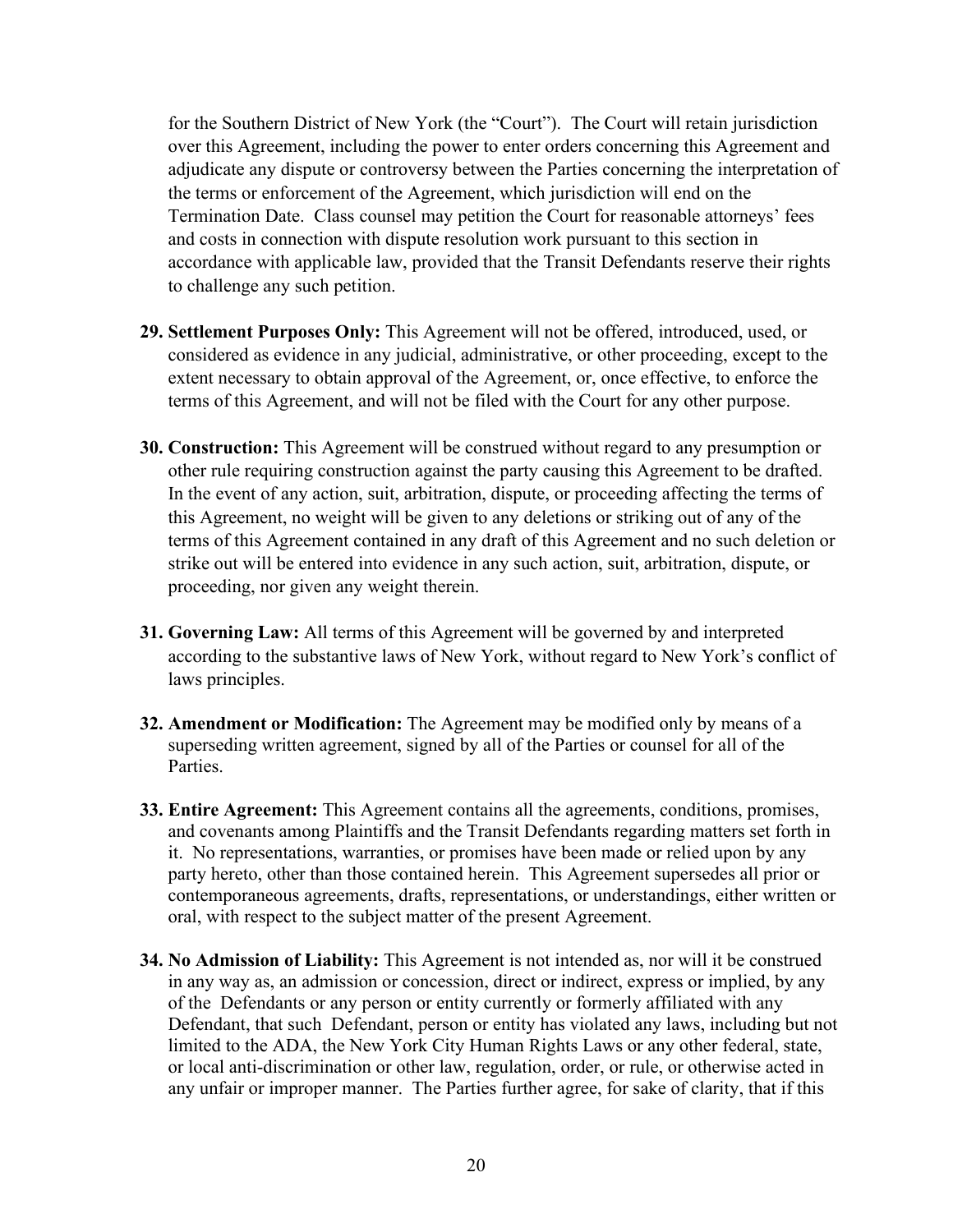Agreement is not finally approved, or is otherwise nullified for any reason, the Parties will return to their positions preceding this Agreement, and the Transit Defendants and other individually named defendants to the Actions will retain all rights to defend against and challenge Plaintiffs' claims in the Actions.

- **35. Severability:** The terms of this Agreement are not severable, but are interdependent and have been agreed to only as a whole by the Parties.
- **36. Transit Defendants:** Whenever an action is to be taken by the Transit Defendants hereunder, the Transit Defendants may designate either one of the Transit Defendants, or an authorized representative, to take such action on behalf of the Transit Defendants.
- **37. Execution Authority:** Each of the undersigned attorneys represents that he or she is fully authorized to enter into the terms and conditions of, and to execute, this Agreement, subject to Court approval, and the undersigned Plaintiffs' counsel represent that they are authorized to execute this Agreement on behalf of the Plaintiffs and the Settlement Class.
- **38. Effective date:** The Agreement will become effective (the "Effective Date") upon the later of:
	- a) Entry of a final judgment in the Federal Court Action described above approving the settlement as a class settlement in accordance with Rule 23 of the Federal Rules of Civil Procedure and adjudging it to be fair, reasonable, and adequate; dismissing the complaints in those Actions with prejudice, on the merits, and without costs; and the expiration of ten (10) days after all appeals and/or rights to appeal from the final judgment or to apply for judicial review of the final judgment have been exhausted or permitted to expire (and the judgment having been sustained in all respects in the event any such appeal has been taken); or
	- b) Entry of a final judgment in the State Court Action described above approving the settlement as a class settlement in accordance with New York Civil Practice Law and Rules 901 *et seq.* and adjudging it to be fair, reasonable, and adequate; dismissing the complaint in that Action with prejudice, on the merits, and without costs, and the expiration of ten (10) days after all appeals and/or rights to appeal from the final judgment or apply for judicial review of the final judgment have been exhausted or permitted to expire (and the judgment having been sustained in all respects in the event any such appeal has been taken).

# **39. Attorneys' Fees and Costs:**

a) Plaintiffs may apply to the applicable State or Federal Court for an award of reasonable attorneys' fees and costs to be assessed against the Transit Defendants in an amount not to exceed \$4.5 million in total (meaning that the amount of fees and costs applied for in the State Court Action plus the amount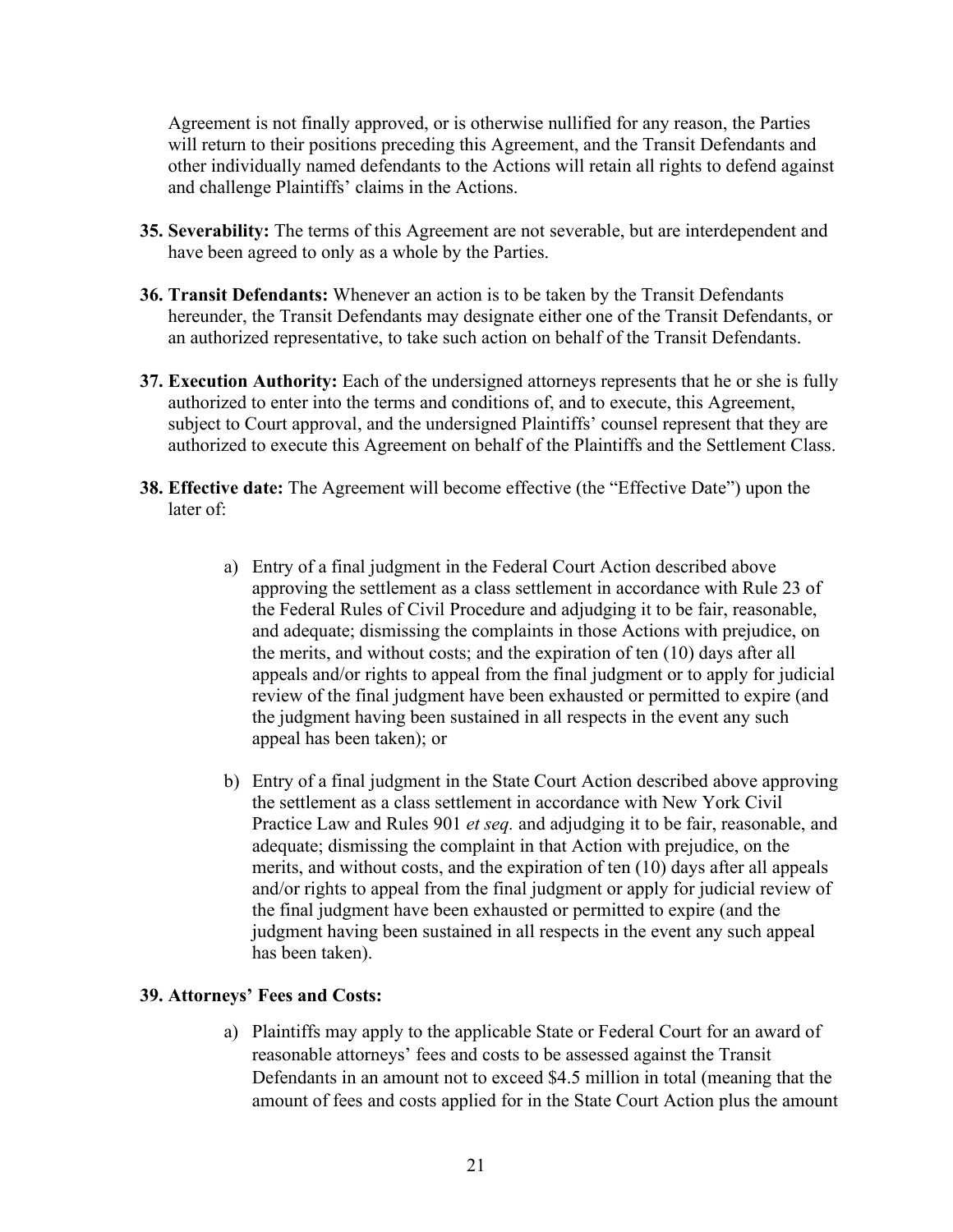of fees and costs applied for in the Federal Court Action may not exceed \$4.5 million) for a11 work performed by plaintiffs' attorneys or their consultants through the date of final approval of this Agreement, provided that (a) Plaintiffs must provide to the Transit Defendants and the Courts hourly billing and other records supporting such fees and costs, and (b) the Transit Defendants reserve their rights to challenge the reasonableness of such fees and costs before both Courts.

- b) During the term of the Agreement, Plaintiffs may seek from the Transit Defendants reasonable fees and costs for work performed by Plaintiffs' attorneys or their consultants in connection with Plaintiffs' attorneys' work to satisfy their obligations to the Class regarding Transit Defendants' compliance with their obligations as enumerated in this Agreement ("Covered Work"), subject to the following:
	- i. The reimbursable fees and costs in connection with Covered Work will be subject to a limit of 100 hours of such work in the aggregate for all attorneys and their consultants per calendar year, except to the extent that Plaintiffs provide a demonstrated good faith justification for a need for Plaintiffs' attorneys and their consultants to perform more than an aggregate of 100 hours of work in a particular year, subject to the Transit Defendants' right to challenge any such justification;
	- ii. Plaintiffs must provide to the Transit Defendants hourly billing and other records supporting the number of hours and dollar amount of the fees and costs of Covered Work for which reimbursement is being sought;
	- iii. The Transit Defendants reserve their rights to challenge any such request for reimbursement; and
	- iv. Any disputes regarding reimbursement for Covered Work sought by Plaintiffs pursuant to this subparagraph (b) will be subject to the dispute resolution procedures set forth in Section 28 above of this Agreement.
- **40. Execution in Counterparts:** This Agreement may be executed in counterparts by or on behalf of the Parties, and a facsimile or .pdf signature wi11 be deemed an original for purposes of executing this Agreement.

IN WITNESS WHEREOF, the Parties hereto, through their fully authorized representatives, have agreed to this Agreement.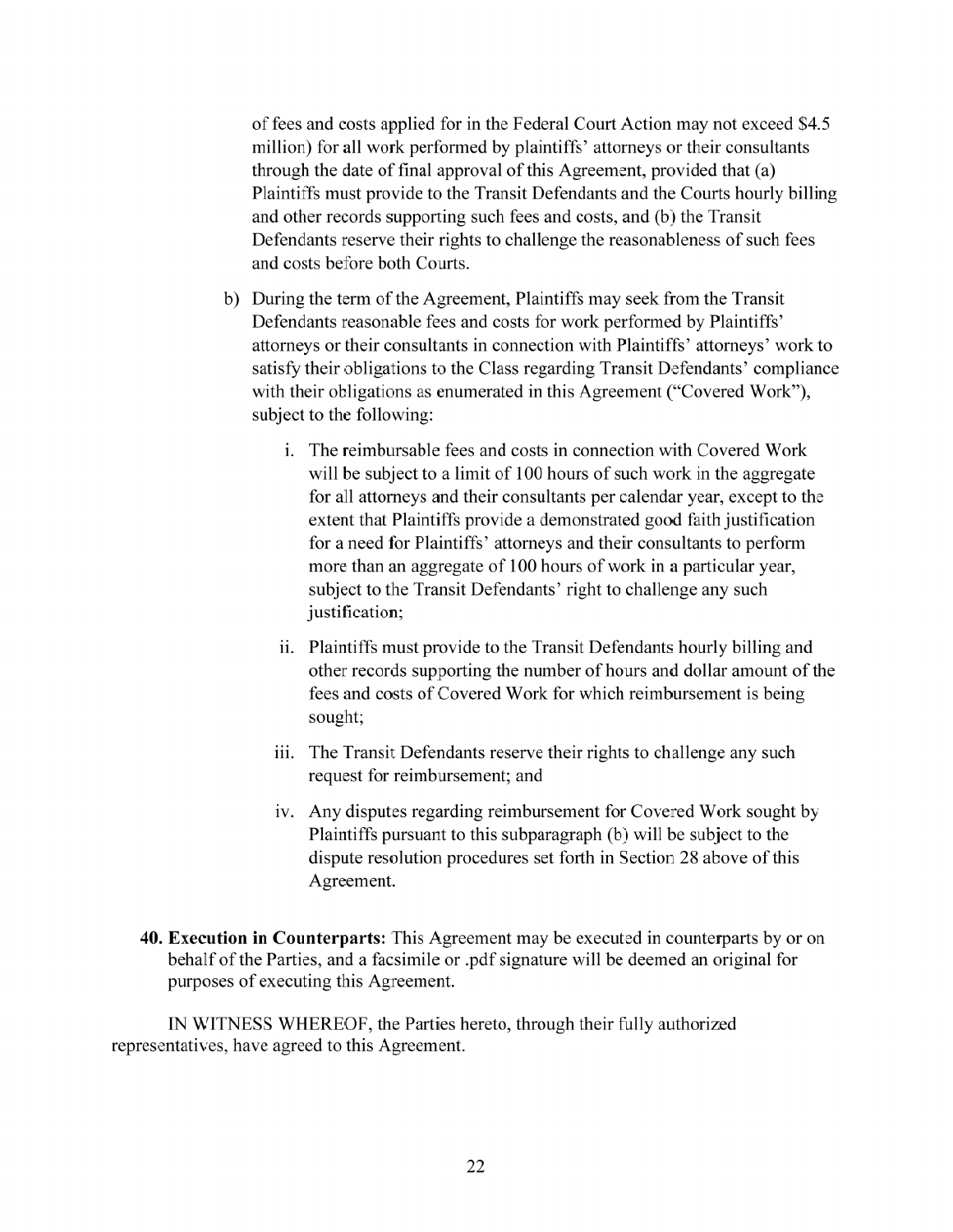Dated: June 6, 2022 Center for Independence of the Disabled, New York

 $\Delta L$   $\Delta L$ 

By: Sharon McLennon-Wier

Dated: June 3, 2022 Brooklyn Center for Independence of the Disabled

Goseph 21. Ruppaport

By: Joseph G. Rappaport

Dated: June 3, 2022 Bronx Independent Living Services

Vetat las El

 $\frac{1}{2}$  ,  $\frac{1}{2}$  ,  $\frac{1}{2}$  ,  $\frac{1}{2}$  ,  $\frac{1}{2}$  ,  $\frac{1}{2}$  ,  $\frac{1}{2}$  ,  $\frac{1}{2}$  ,  $\frac{1}{2}$  ,  $\frac{1}{2}$  ,  $\frac{1}{2}$  ,  $\frac{1}{2}$  ,  $\frac{1}{2}$  ,  $\frac{1}{2}$  ,  $\frac{1}{2}$  ,  $\frac{1}{2}$  ,  $\frac{1}{2}$  ,  $\frac{1}{2}$  ,  $\frac{1$ 

By: Brett Eisenberg

Dated: June 7, 2022 Harlem Independent Living Center



By: Christina Curry

Dated: June 3, 2022 Disabled in Action of Metropolitan New York

fear Meyor Roar

By: Jean Ryan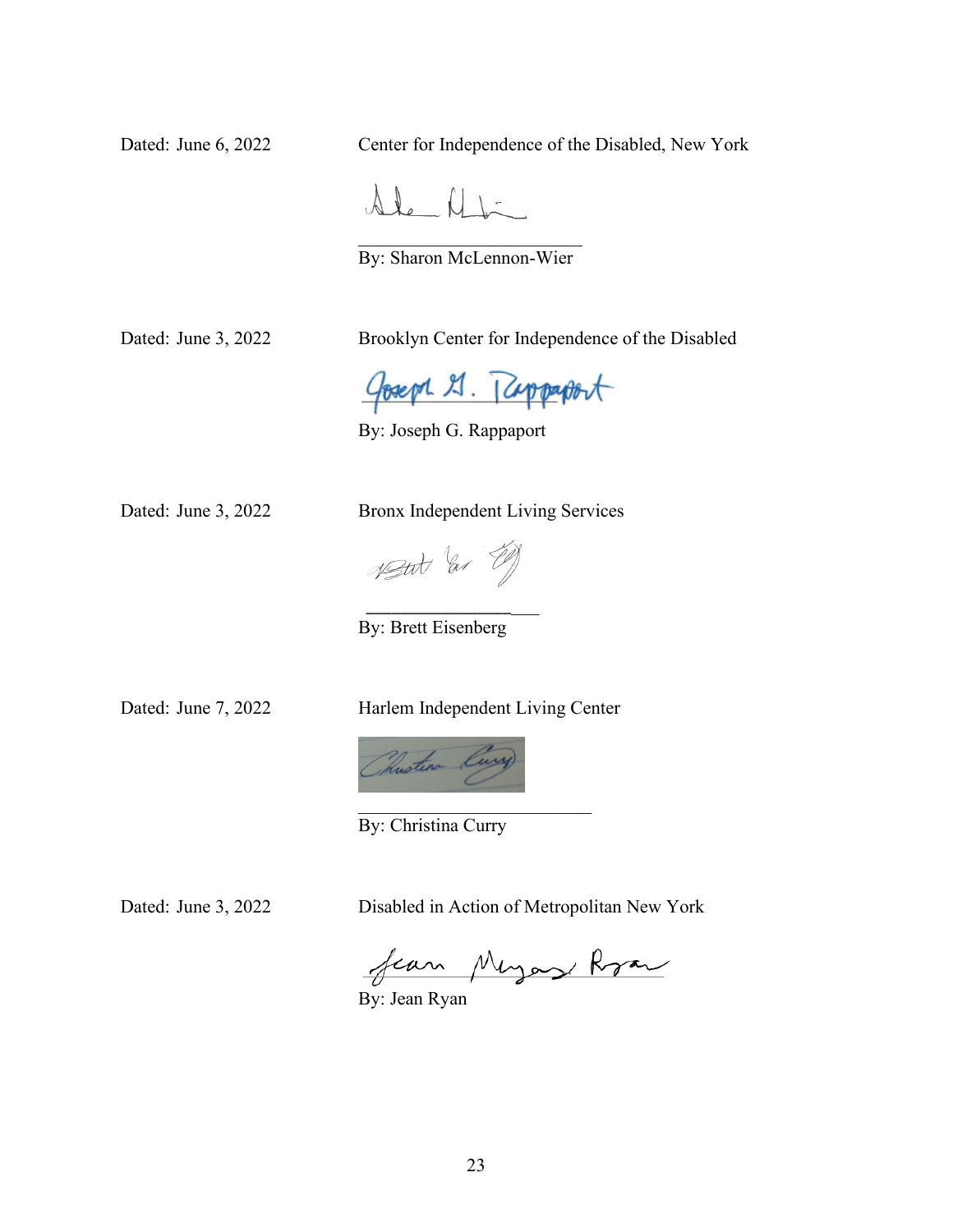Dated: June 7, 2022 New York Statewide Senior Action Council



\_\_\_\_\_\_\_\_\_\_\_\_\_\_\_\_\_\_\_\_\_\_\_\_\_\_

By: Maria Alvarez

Dated: June 6, 2022

Sur h.el

Sasha Blair-Goldensohn

Dated: June 7, 2022



Dustin Jones

Dated: June 3, 2022

fear Meyer Rran

Jean Ryan



Dated: June 9, 2022

Jessica De La Rosa

Dated: June 22, 2022 Metropolitan Transportation Authority

By:  $\frac{1}{4}$ 

Janno Lieber, in his Official Capacity as Chair and CEO of the Metropolitan Transportation Authority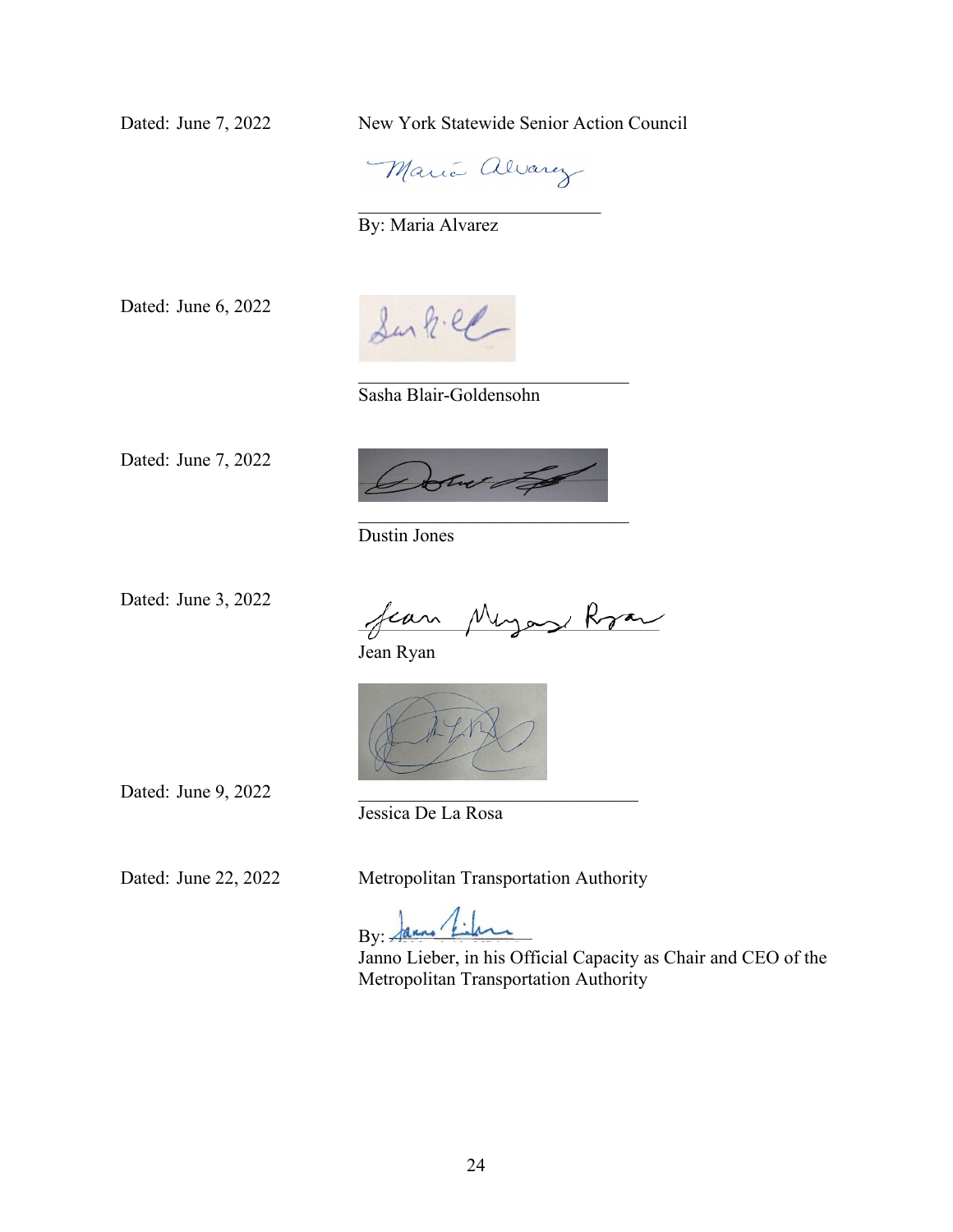Dated: June 22, 2022 New York City Transit Authority

 $\Omega$ al  $By:$ 

Richard Davey, in his Official Capacity as President of the New York City Transit Authority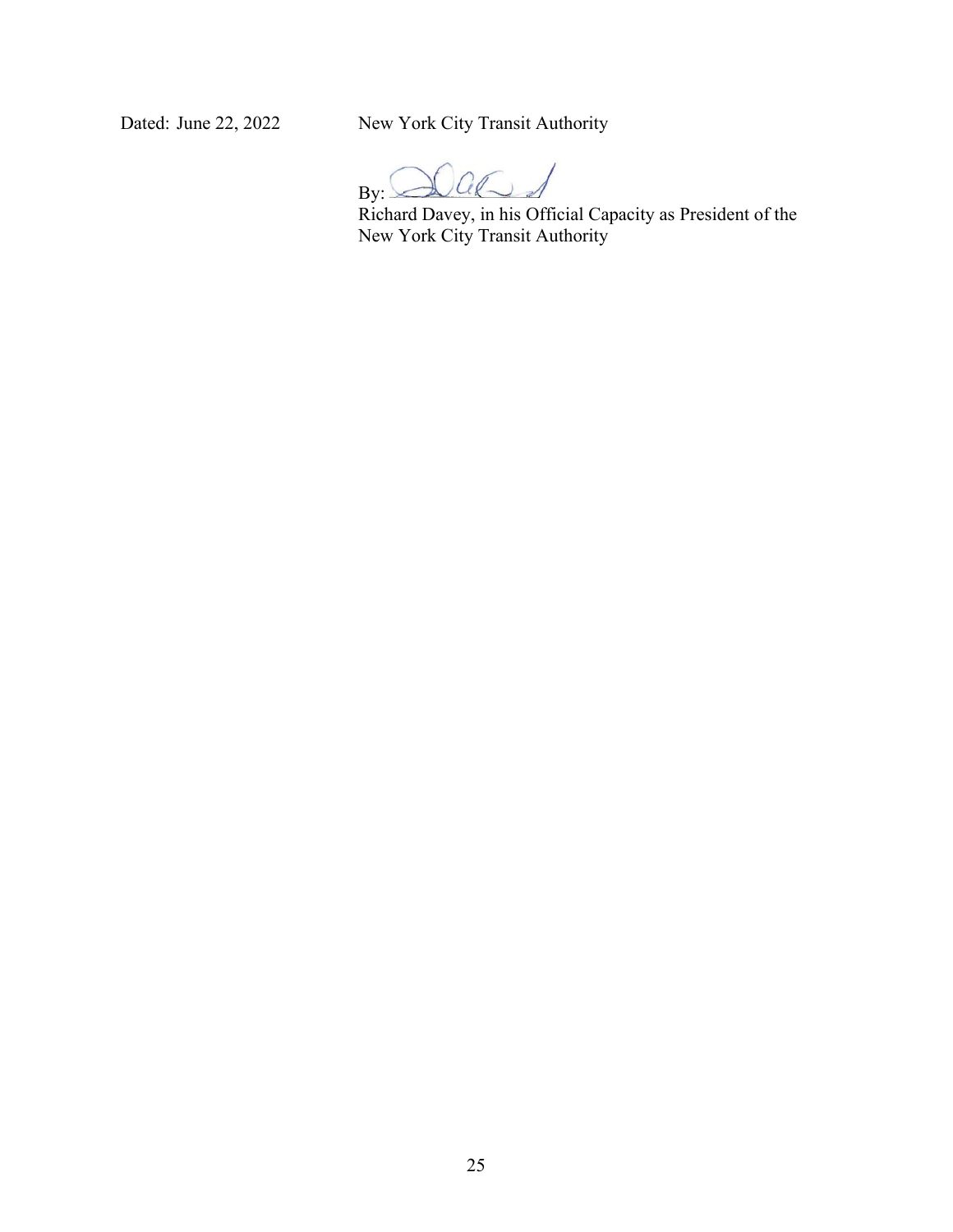# **EXHIBIT 1**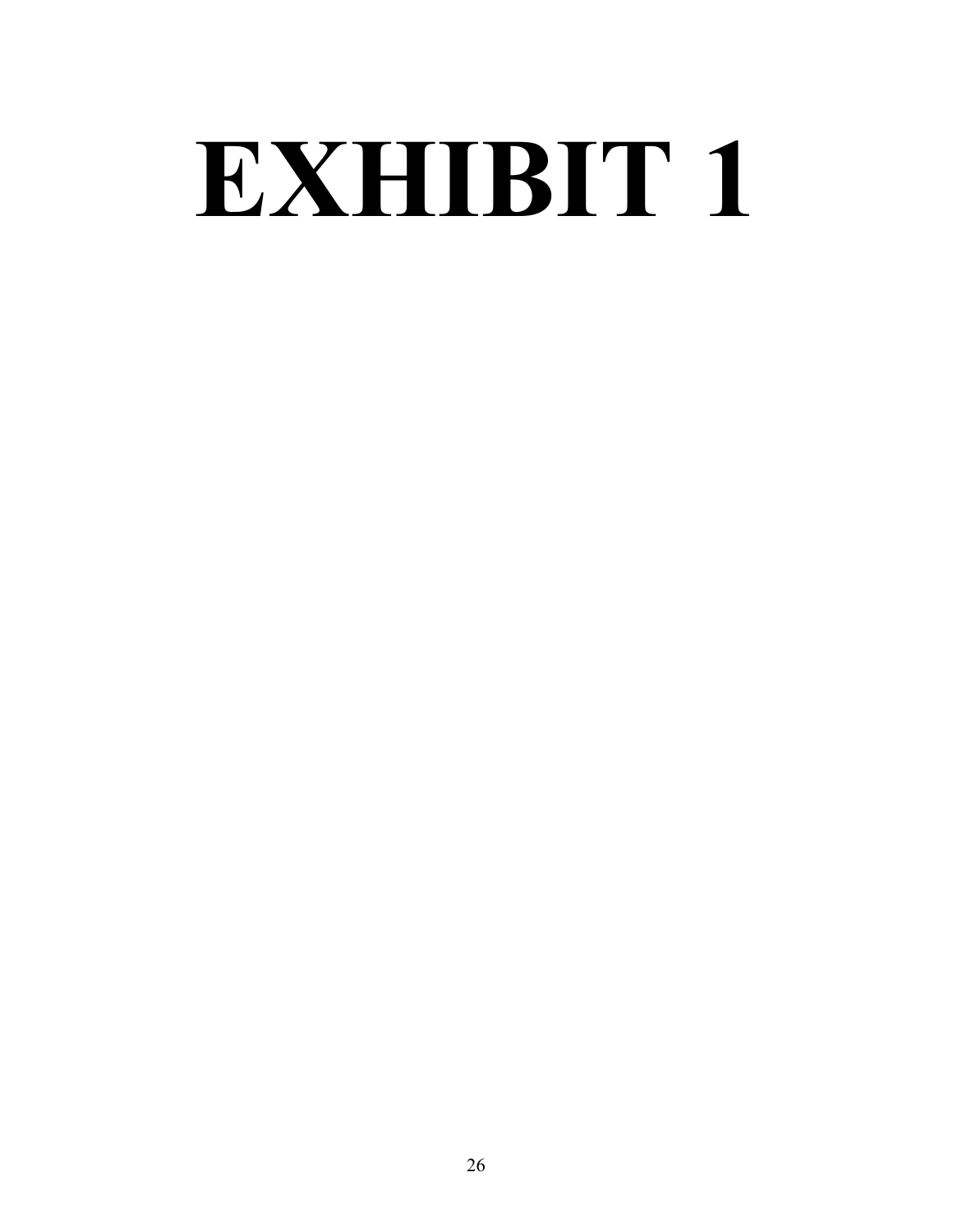## SUPREME COURT OF THE STATE OF NEW YORK COUNTY OF NEW YORK

CENTER FOR INDEPENDENCE OF THE DISABLED, NEW YORK, a nonprofit organization; BROOKLYN CENTER FOR INDEPENDENCE OF THE DISABLED, a nonprofit organization; BRONX INDEPENDENT LIVING SERVICES, a nonprofit organization; HARLEM INDEPENDENT LIVING CENTER, a nonprofit organization; DISABLED IN ACTION OF METROPOLITAN NEW YORK, a nonprofit organization; NEW YORK STATEWIDE SENIOR ACTION COUNCIL, a nonprofit organization; SASHA BLAIR-GOLDENSOHN, an individual; and DUSTIN JONES, an individual, on behalf of themselves and all others similarly situated;

Plaintiffs,

-against-

METROPOLITAN TRANSPORTATION AUTHORITY, a public benefit corporation, VERONIQUE HAKIM, in her official capacity as interim executive director of the Metropolitan Transit Authority, NEW YORK CITY TRANSIT AUTHORITY, a public benefit corporation, DARRYL C. IRICK, in his official capacity as acting president of the New York City Transit Authority, and THE CITY OF NEW YORK,

Defendants.

Index No. 153765/2017

# **STIPULATION OF VOLUNTARY DISCONTINUANCE**

IT IS HEREBY STIPULATED AND AGREED by and among the parties to this action,

through their undersigned counsel, pursuant to CPLR 3217(a)(2), that this action, including all

claims and counterclaims, having been settled by a separate settlement agreement (the

"Agreement"), is hereby discontinued with prejudice. Attorneys' fees will be borne pursuant to

Section 39 of the Agreement. No party to this action is an infant, an incompetent person for

whom a committee has been appointed, or a conservatee. No person not a party has an interest in

the subject matter of the action.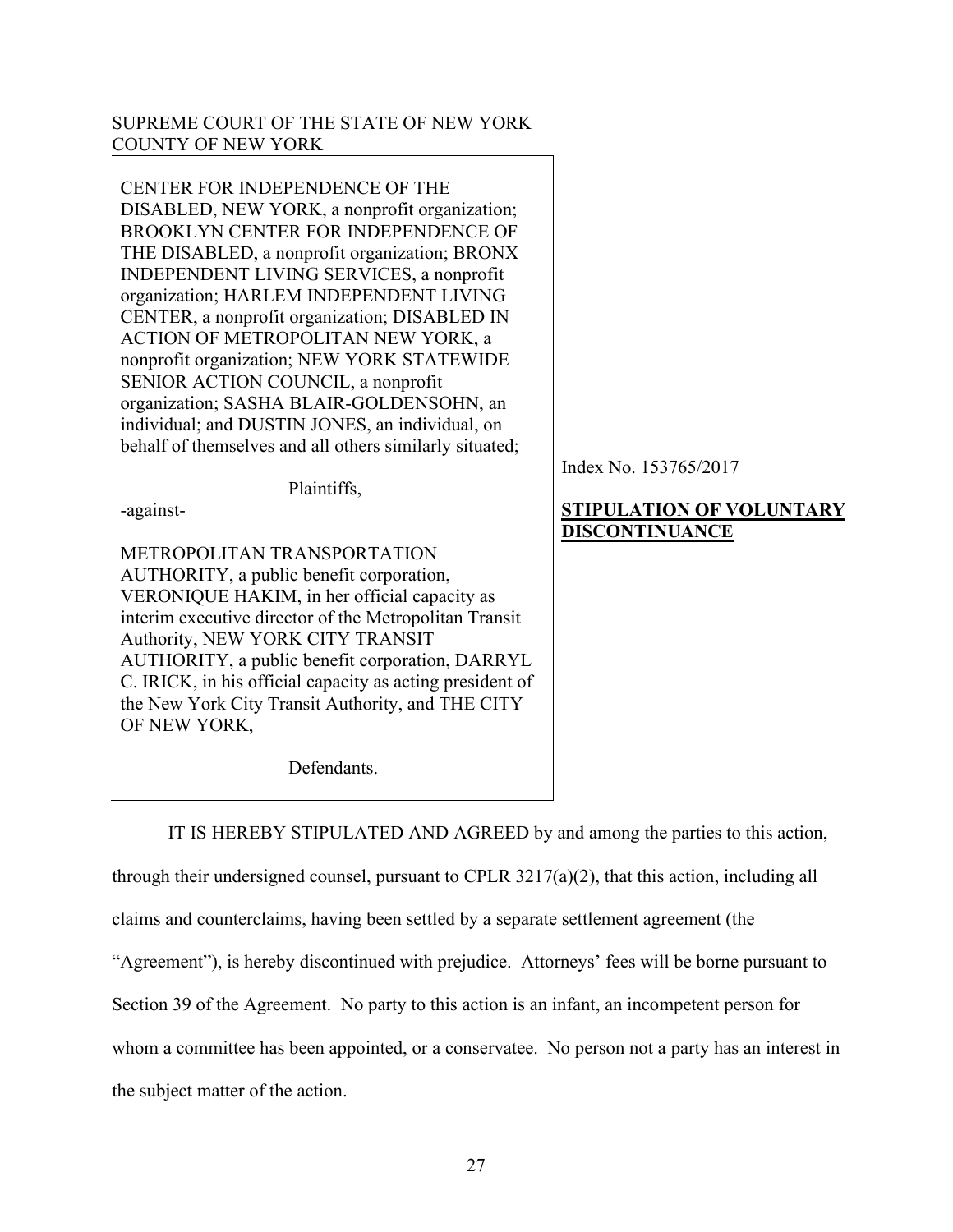IT IS FURTHER STIPULATED AND AGREED that all claims brought against all parties, including but not limited to those brought against defendant City of New York, are dismissed.

IT IS FURTHER STIPULATED AND AGREED that this stipulation of voluntary discontinuance may be executed in counterparts, and facsimile or electronic signatures will be deemed originals for the purposes of filing this stipulation with the Court.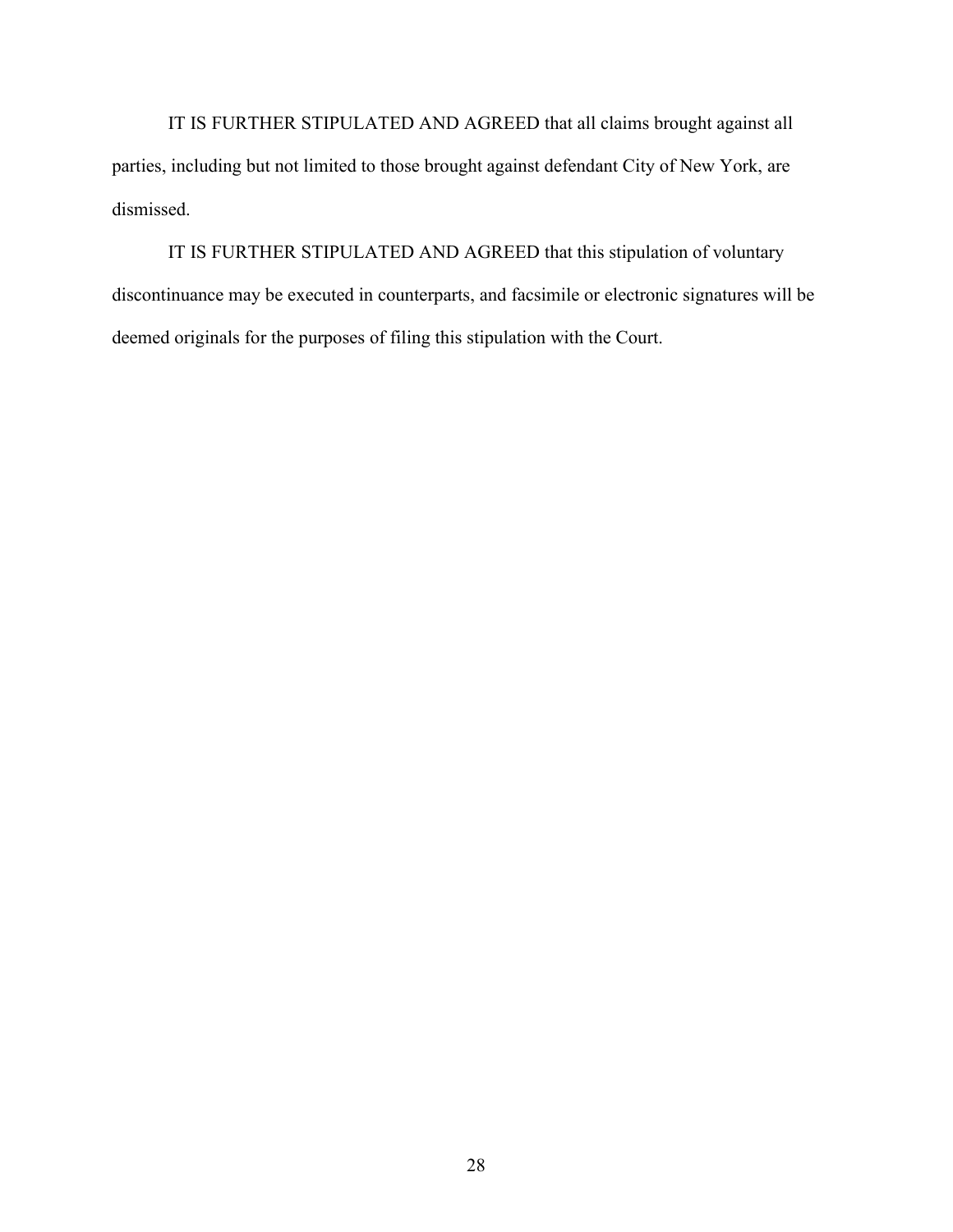Dated:New York, New York June  $\Box$ , 2022

### **DISABILITY RIGHTS ADVOCATES**

Toue Atkinn

Torie Atkinson Emily Seelenfreund 655 Third Avenue, 14th Floor New York, NY 10017 Tel: (212) 644-8644 Fax: (212) 644-8636 mcaiola@dralegal.org tatkinson@dralegal.org eseelenfreund@dralegal.org

# Daniel Brown **SHEPPARD MULLIN RICHTER & HAMPTON LLP**

30 Rockefeller Plaza New York, NY 10112 Tel: (212) 653-8700 Fax: (212) 653-8701

*Attorneys for Plaintiffs*

So Ordered:

Hon. Shlomo Hagler

\_\_\_\_\_\_\_\_\_\_\_\_\_\_\_\_\_\_\_\_\_\_\_

# **PAUL, WEISS, RIFKIND, WHARTON & GARRISON LLP**

Gregory F. Laufer

Allan J. Arffa Gregory F. Laufer Tamar Holoshitz 1285 Avenue of the Americas New York, New York 10019 Phone: 212-373-3000 Email: aarffa@paulweiss.com glaufer@paulweiss.com tholoshitz@paulweiss.com

*Counsel for Defendants Metropolitan Transportation Authority, Janno Lieber in his official capacity as Chair and CEO of the Metropolitan Transportation Authority, New York City Transit Authority, and Richard Davey in his official capacity as President of the New York City Transit Authority* 

# **CORPORATION COUNSEL OF THE CITY OF NEW YORK**

Martin Bowe 100 Church Street, Room 2-167 New York, NY 10007 Phone: (212) 356-0894 Email: mbowe@law.nyc.gov

*Counsel for Defendant City of New York*

 $\overline{a}$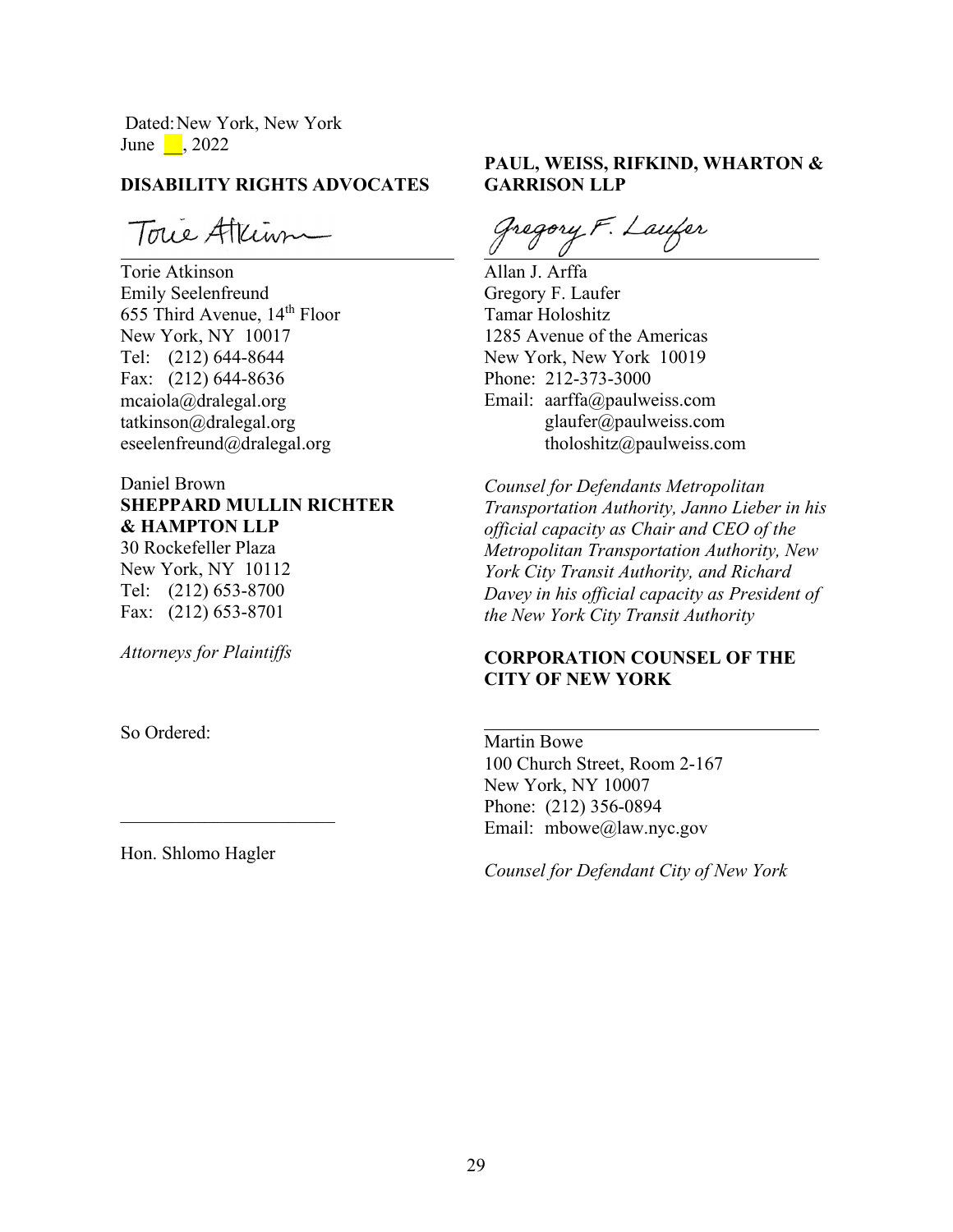# **EXHIBIT 2**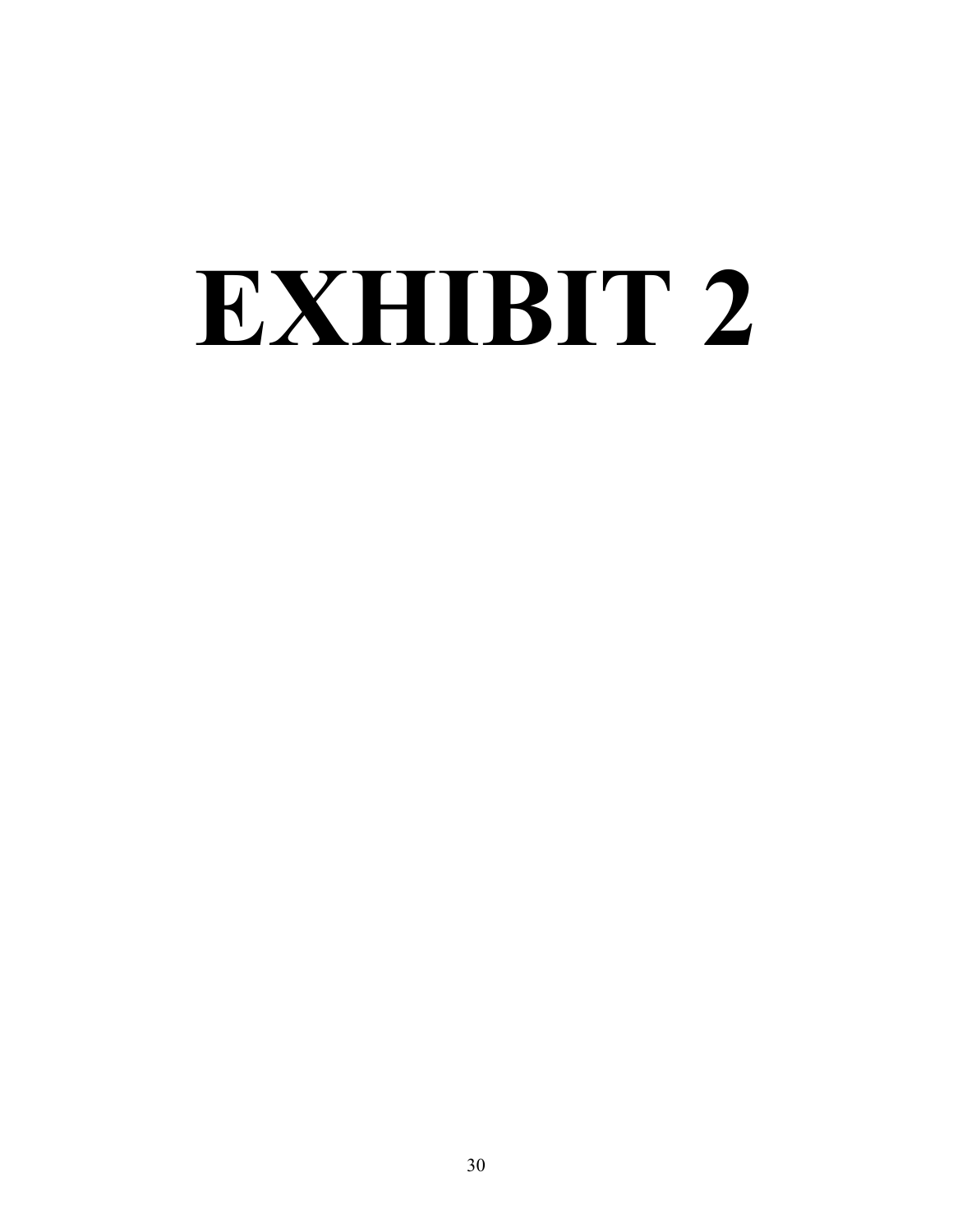# UNITED STATES DISTRICT COURT SOUTHERN DISTRICT OF NEW YORK

JESSICA DE LA ROSA, JEAN RYAN, BRONX INDEPENDENT LIVING SERVICES, BROOKLYN CENTER FOR INDEPENDENCE OF THE DISABLED, CENTER FOR INDEPENDENCE OF THE DISABLED, NEW YORK, DISABLED IN ACTION OF METROPOLITAN NEW YORK, HARLEM INDEPENDENT LIVING CENTER, on behalf of themselves and all others similarly situated,

Case No. 19-cv-04406 (ER)

# **STIPULATION OF DISMISSAL**

v.

Plaintiffs,

METROPOLITAN TRANSPORTATION AUTHORITY, PATRICK FOYE, in his official capacity as chair and chief executive officer of the Metropolitan Transportation Authority, NEW YORK CITY TRANSIT AUTHORITY, SARAH FEINBERG, in her official capacity as acting President of the New York City Transit Authority, and the CITY OF NEW YORK,

Defendants.

IT IS HEREBY STIPULATED AND AGREED by and between the parties to this

action, through their undersigned counsel, pursuant to Fed. R. Civ. P.  $41(a)(1)(ii)$ , that this action, including all claims and counterclaims, having been settled by a separate settlement agreement (the "Agreement"), is hereby dismissed with prejudice except that the Court will retain jurisdiction over this case to enforce the terms of the agreement. Attorneys' fees will be borne pursuant to Section 39 of the Agreement.

IT IS FURTHER STIPULATED AND AGREED that all claims brought against

all parties, including those brought against defendant City of New York, are dismissed.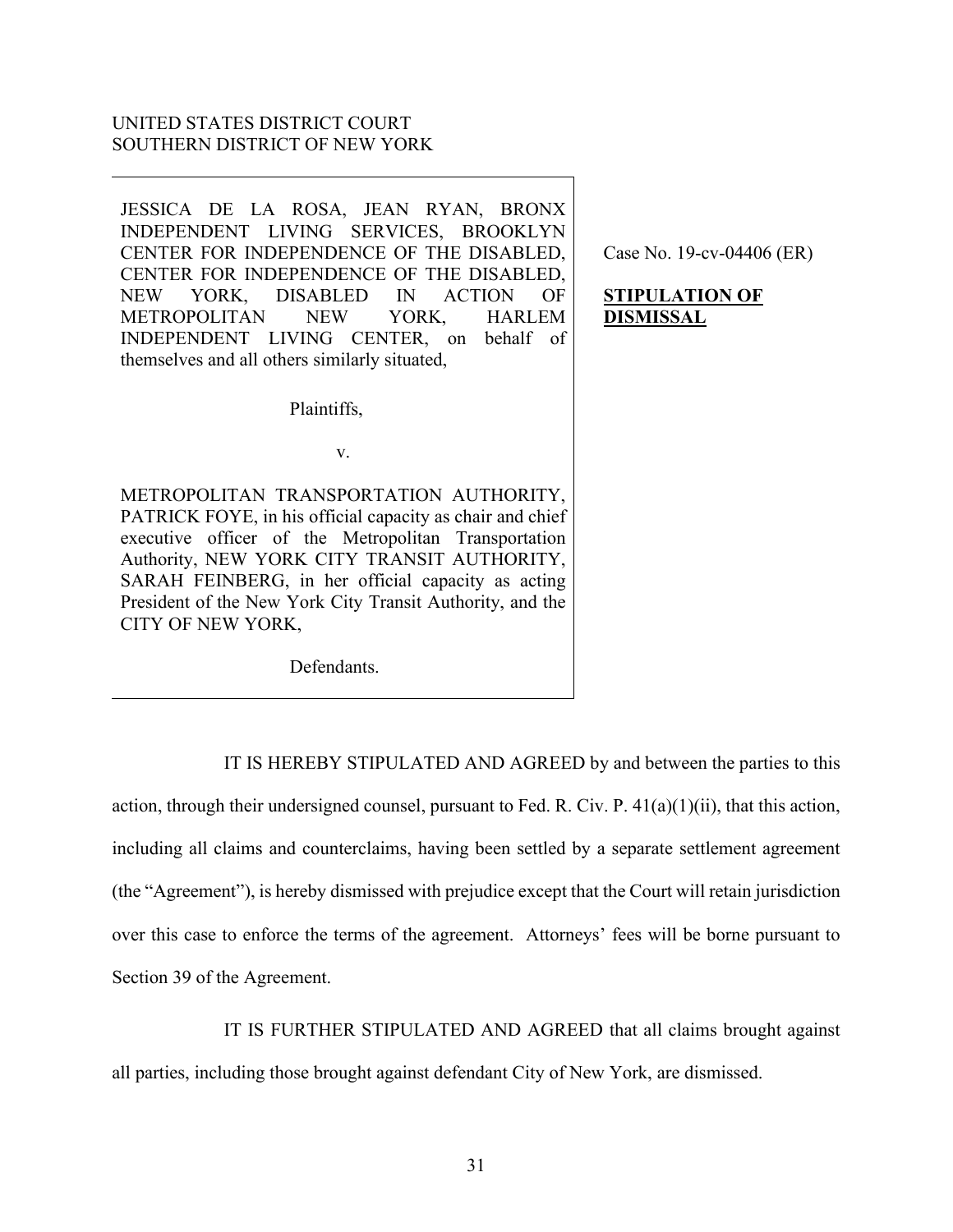IT IS FURTHER STIPULATED AND AGREED that this stipulation of voluntary discontinuance may be executed in counterparts, and facsimile or electronic signatures will be deemed originals for the purposes of filing this stipulation with the Court.

Dated: New York, New York June 1, 2022